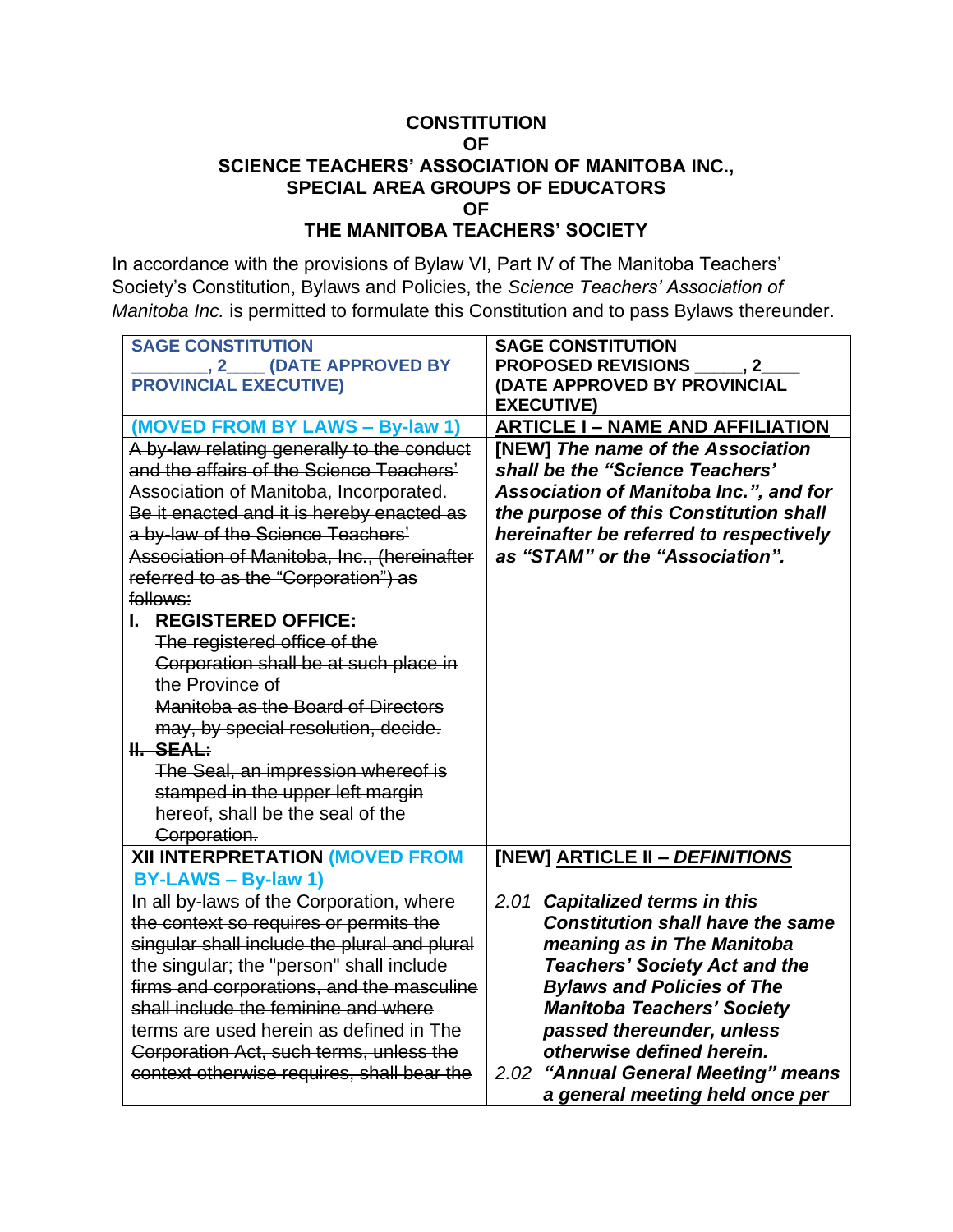| same meaning as so defined in The | year in accordance with this                                                              |
|-----------------------------------|-------------------------------------------------------------------------------------------|
| <b>Corporations Act.</b>          | <b>Constitution.</b>                                                                      |
|                                   | 2.03 "Standing Committee" shall                                                           |
|                                   | mean such Standing Committees                                                             |
|                                   | established by the Association                                                            |
|                                   | pursuant to this Constitution.                                                            |
|                                   | [NEW] ARTICLE III - RELATIONSHIP                                                          |
|                                   | TO THE SOCIETY                                                                            |
|                                   | 3.01 The Association shall exist as a                                                     |
|                                   | <b>Special Area Group of Educators</b>                                                    |
|                                   | in affiliation with The Manitoba                                                          |
|                                   | <b>Teachers' Society (the</b>                                                             |
|                                   | "Society"). The Association shall                                                         |
|                                   | comply with the Constitution,                                                             |
|                                   | <b>Bylaws and Policies of the</b>                                                         |
|                                   | Society, and submit such reports                                                          |
|                                   | and information to the Society                                                            |
|                                   | required by its Constitution,                                                             |
|                                   | <b>Bylaws and Policies.</b>                                                               |
|                                   | 3.02 As per Bylaw I of the Society, the                                                   |
|                                   | <b>President of the Society shall be</b>                                                  |
|                                   | the official spokesperson for the                                                         |
|                                   | <b>Society. Prior to making any</b>                                                       |
|                                   | representations to Outside                                                                |
|                                   | <b>Bodies, the Association shall</b>                                                      |
|                                   | seek approval in accordance with                                                          |
|                                   | <b>Bylaw VI, Part IV of the Society.</b>                                                  |
|                                   | 3.03 The Association shall:                                                               |
|                                   | (a) assist the Society when                                                               |
|                                   | requested by the Provincial                                                               |
|                                   | <b>Executive or any committee of</b>                                                      |
|                                   | the Society, in the study of                                                              |
|                                   | problems peculiar to the                                                                  |
|                                   | Association;                                                                              |
|                                   | (b) recommend Members,<br><b>Substitute Teachers or Plan</b>                              |
|                                   | <b>Teacher Recipients to</b>                                                              |
|                                   | <b>Provincial Executive for</b>                                                           |
|                                   | consideration when the                                                                    |
|                                   | <b>Society establishes a</b>                                                              |
|                                   | committee or is asked to                                                                  |
|                                   | name a representative to an                                                               |
|                                   | <b>Outside Body where issues</b>                                                          |
|                                   |                                                                                           |
|                                   |                                                                                           |
|                                   |                                                                                           |
|                                   | affect the Association;<br>(c) keep the Society informed,<br>through their SAGE liaisons, |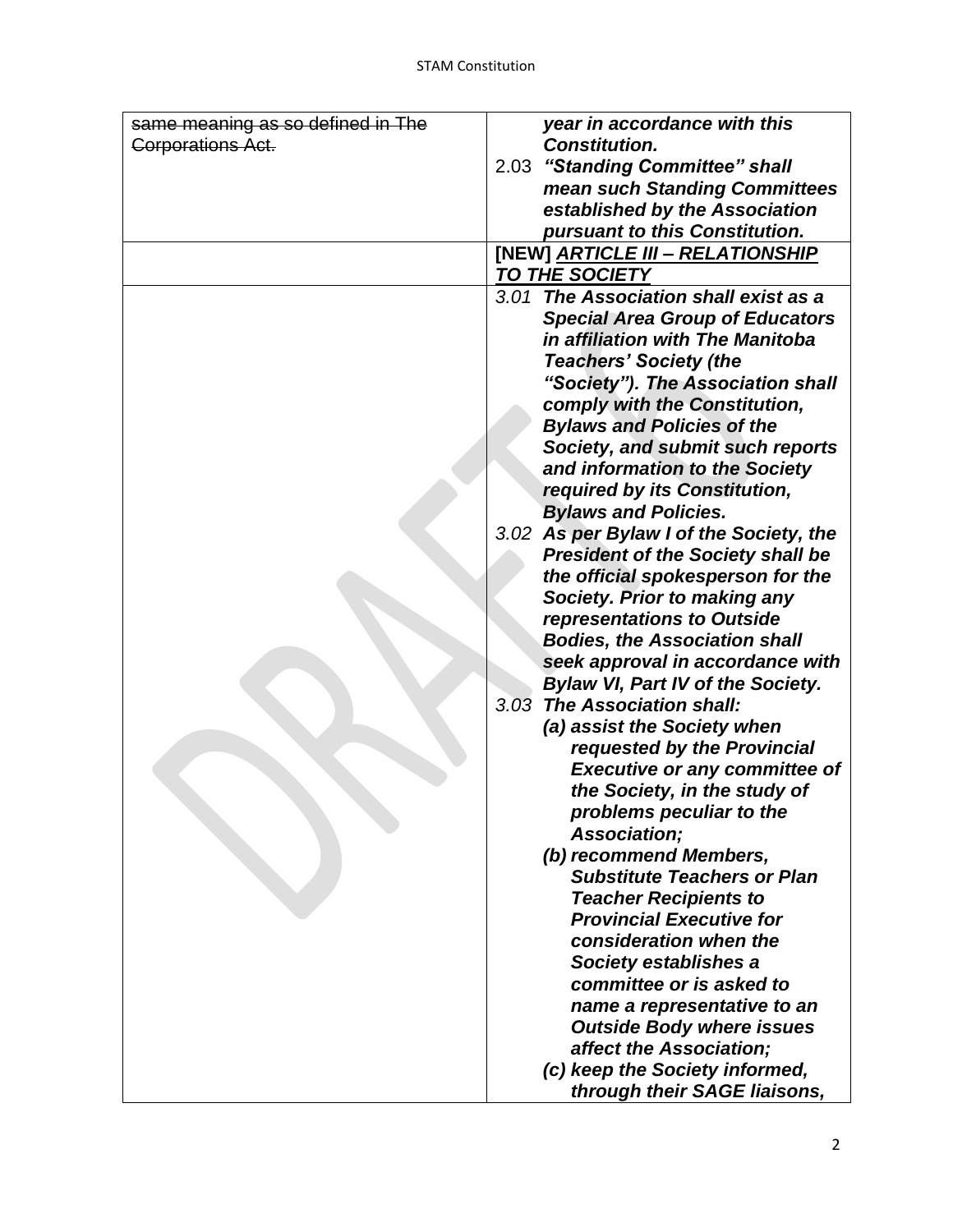|                                            | about the activities and                |
|--------------------------------------------|-----------------------------------------|
|                                            | events in its area so that the          |
|                                            | Society can maintain a broad            |
|                                            | view of educational trends              |
|                                            | and activities in the province.         |
|                                            |                                         |
|                                            |                                         |
|                                            | The objectives of the Association shall |
|                                            | be:                                     |
|                                            | 4.01<br>to provide professional         |
|                                            | development opportunities for its       |
|                                            | members;                                |
|                                            | 4.02 to advocate the interests of its   |
|                                            | members with the Society;               |
|                                            | 4.03 to promote innovative activities   |
|                                            | which provide for improved              |
|                                            | professional development and            |
|                                            | promote high standards of               |
|                                            | professional practice;                  |
|                                            | 4.04 to increase the overall            |
|                                            | participation in SAGE activities        |
|                                            | by all Members, Substitute              |
|                                            | <b>Teachers and Plan Teacher</b>        |
|                                            | <b>Recipients;</b>                      |
|                                            | 4.05 to actively recruit members from   |
|                                            | outside the Metro Winnipeg area         |
|                                            | and from across the province;           |
|                                            | 4.06<br>to support, stimulate, and      |
|                                            | provide leadership for the              |
|                                            | improvement of science                  |
|                                            | education in Manitoba.                  |
| IV. MEMBERSHIP: (MOVED FROM                | <b>ARTICLE V - MEMBERSHIP, RIGHTS</b>   |
| BY-LAWS - By-law 1.)                       | <b>AND OBLIGATIONS OF MEMBERSHIP</b>    |
| 1. There shall be the following classes of | [NEW]                                   |
| membership:                                | 5.01 Membership in the Association      |
| a) Member: Any science teacher in          | shall be open to any Member,            |
| Manitoba, or any person who has            | <b>Substitute Teacher, Plan Teacher</b> |
| served or is interested in science         | <b>Recipient and Student Member in</b>  |
| education in Manitoba, or any              | <b>Good Standing and others who</b>     |
| active or associate member of the          | have an interest in teaching            |
| Manitoba Teachers' Society (as             | science education.                      |
| defined in the Policy Handbook of          | 5.02 A minimum of sixty percent         |
| the Manitoba Teachers' Society).           | (60%) of Association members            |
| b) Associate Member: Any teacher-in-       | shall be Members of the Society.        |
| training in Manitoba Chapter or            | 5.03 Membership in the Association      |
|                                            |                                         |
| Affiliate Group: Any group,                | shall be voluntary.                     |
| organization, institution,                 |                                         |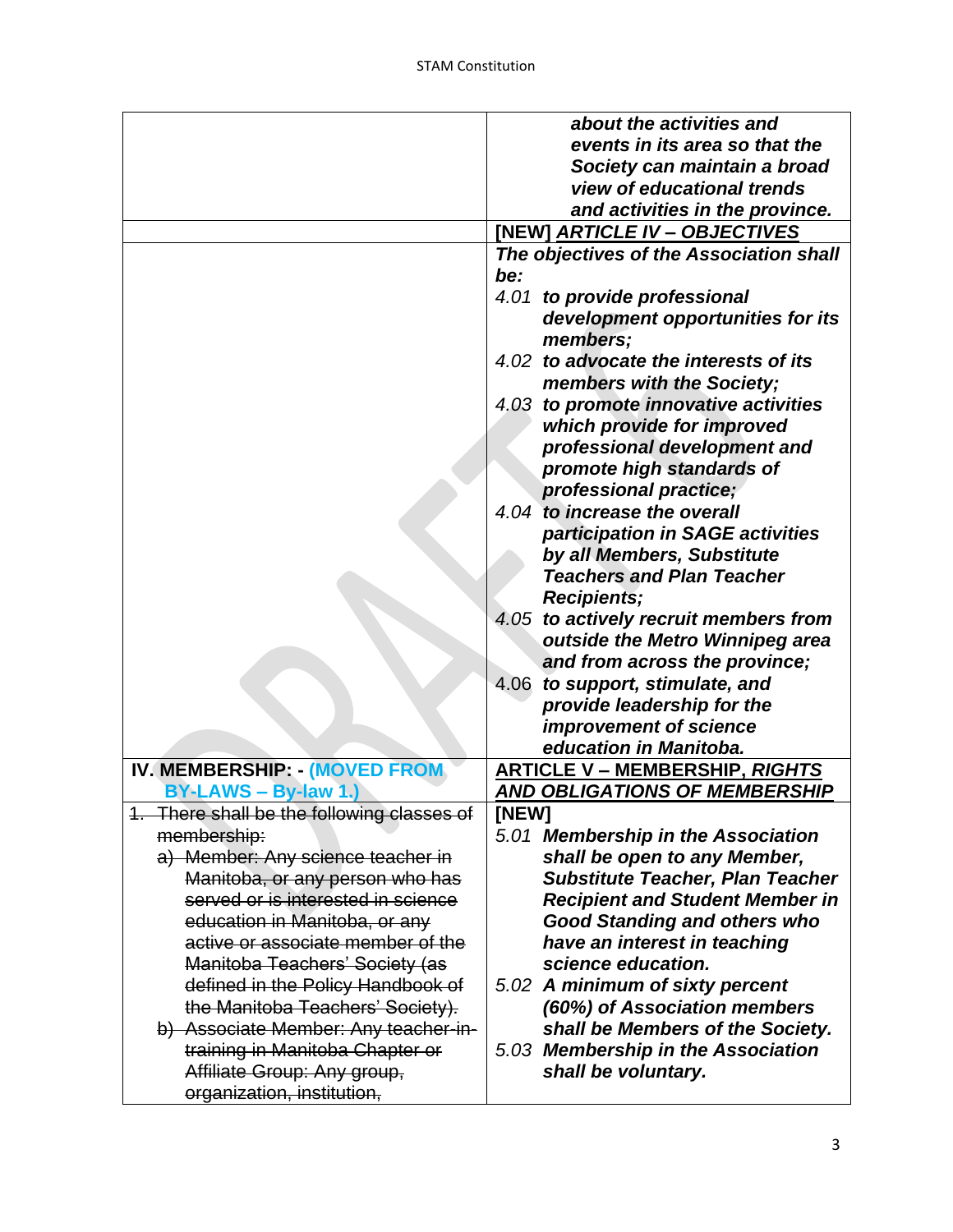corporation, or the like, having interest in science education or in supporting science education objectives (hereafter called "Chapter")

- c) Honorary Member: Any individual so appointed by a resolution of the Board of Directors; the terms of appointment to be stated in the resolution: i.e. inclusion on regular mailing list, length of appointment. & similar.
- d) Honorary Life Member: Any individual so appointed by a resolution of the Board of Directors subject to ratification by motion at the Annual General Meeting of the Corporation.
- e) Complimentary Member Any individual so appointed by a resolution of the Board of Directors with length not to exceed one fiscal year.
- 2. For Chapter Memberships:
	- a) The Board of Directors shall have the discretion to accept or reject any application for Chapter Membership.
	- b) The Board of Directors shall ascertain that the majority of the Chapter's members are active members of the Manitoba Teachers' Society.
- 3. The membership year for Members, Chapters, and Honorary Members shall be from September 1<sup>st</sup> of one year to August 31<sup>st</sup> of the following year.
- 4. Fee Structure:
	- a) Membership fees shall be set by the Board of Directors
	- b) Honorary Members are not obligated to pay membership fees nor do they receive STAM publications and mailings except
- *5.04 Membership in the Association is not required for attendance at the Association's major conferences.*
- *5.05 The Association shall maintain a membership of at least twenty (20) Members, Substitute Teachers, or Plan Teacher Recipients and shall record membership information as required by the Bylaws and Policies of the Society.*
- *5.06 Members must pay required membership fees to be in good standing.*
	- *(a) Assessment of Fees:*
		- *i. For record keeping purposes for the Society and the Association, the membership categories shall be:*
			- *1)* **Regular membership** *– Members, Substitute Teachers, Plan Teacher Recipients, and others who are actively engaged in teaching or the education profession within Manitoba (full fee);*
			- *2)* **Associate membership** *– retired teachers, Student Members, or other interested persons.* (full fee).
	- *(b) Voting Rights:*
		- *i. All members in good standing shall have the right to hold elected office on the Executive of the Association and shall have the opportunity to participate in the election of the Executive, including nominating candidates, running for*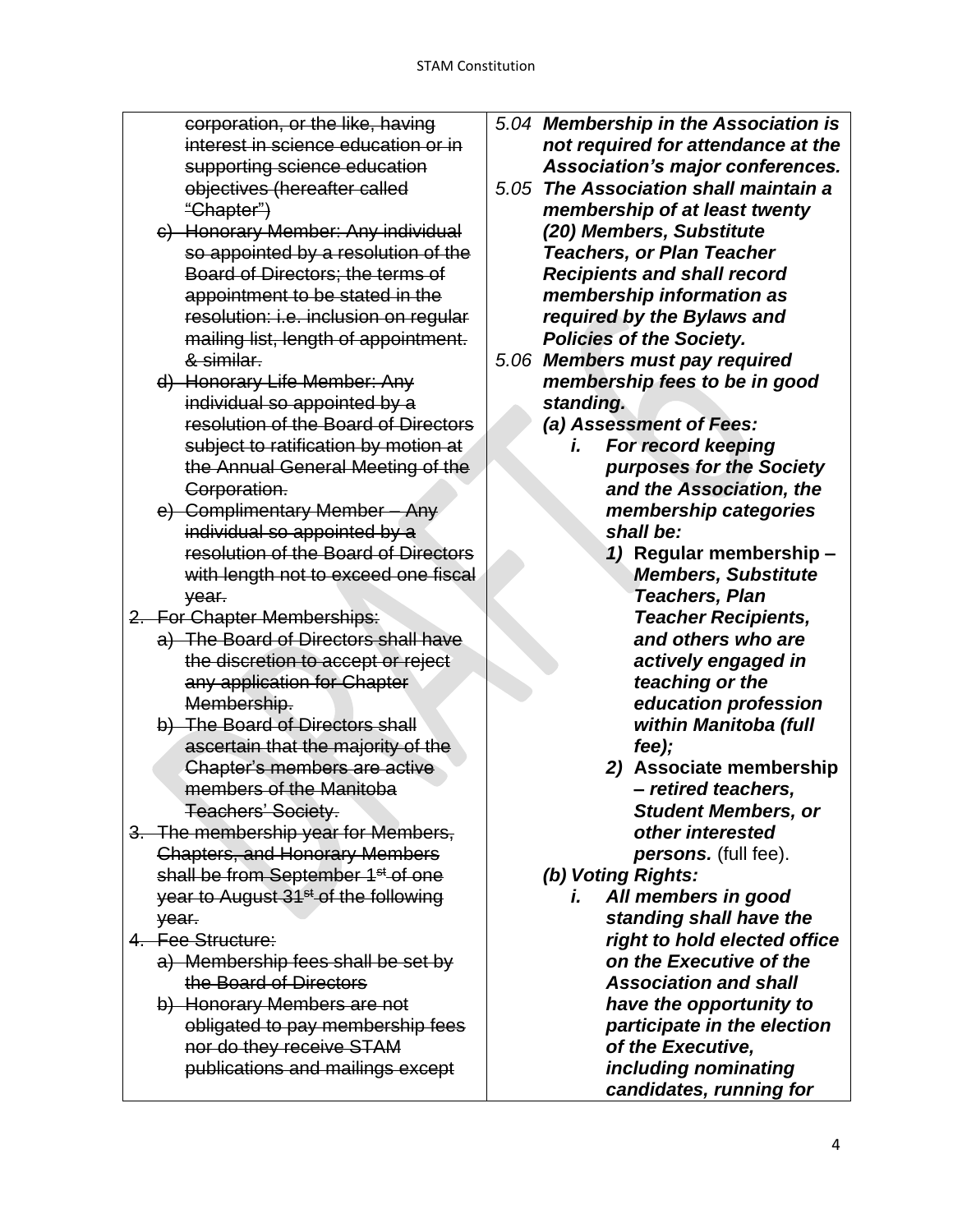| as so directed by the Board of              | office and voting in                              |
|---------------------------------------------|---------------------------------------------------|
| Directors.                                  | accordance with this                              |
| c) Honorary Life Members shall not          | <b>Constitution.</b>                              |
| pay membership fees but are                 | (c) Fees and Finances:                            |
| entitled to receive all STAM                | <b>Membership fees shall be</b><br>i.             |
| publications and mailings and other         | set annually at the Annual                        |
| regular member benefits.                    | <b>General Meeting.</b>                           |
| d) Complimentary Members shall not          | Funds may also be<br>ii.                          |
| pay membership fees but are                 | collected from other                              |
| entitled to receive all STAM                | professional activities                           |
| publications and mailings and other         | consistent with the                               |
| regular member benefits.                    | objectives of the                                 |
| 5. Chapter Executive Members shall          | Association.                                      |
| designate, in writing, the individual       | All funds shall be used to<br>iii.                |
| who shall be entitled to use the            | further the objectives of                         |
| "member" voting privilege as                | the Association.                                  |
| designated by the parent association.       |                                                   |
| V. BOARD OF DIRECTORS: - (MOVED             | <b>ARTICLE VI - EXECUTIVE</b>                     |
| <b>FROM BY-LAWS - By-Law 1)</b>             |                                                   |
| The general control and management of       | [NEW]                                             |
| the activities of the Corporation shall be  | 6.01 Members of the Executive must                |
| vested in the Board of Directors.           | be members in good standing of                    |
|                                             | the Association.                                  |
|                                             | <b>The Executive shall administer</b><br>6.02     |
|                                             | and manage the affairs of the                     |
|                                             | <b>Association between general</b>                |
|                                             | meetings and develop interim                      |
|                                             | policies. Its powers shall include                |
|                                             | the power to interpret the                        |
|                                             | <b>Constitution and Bylaws of the</b>             |
|                                             | <b>Association, to adopt a budget</b>             |
|                                             | for the Association subject to                    |
|                                             | approval by the members, to                       |
|                                             | appropriate money, and to                         |
|                                             | appoint Standing Committees or                    |
| 1. The Board of Directors shall consist of  | ad hoc committees of the                          |
| the:                                        | Association.<br>6.03 The members of the Executive |
| a) Immediate Past President<br>b) President |                                                   |
| c) President-elect                          | shall consist of the following:                   |
| d) Secretary                                | (a) President;<br>(b) Past-President;             |
| e) Treasurer                                | (c) Vice-President;                               |
| f) Up to six directors at large             | (d) Secretary;                                    |
| 2. The President-elect, Secretary,          | (e) Treasurer;                                    |
| Treasurer, and all the Directors-at-        |                                                   |
|                                             | (f) MTS PD Day Chairperson;                       |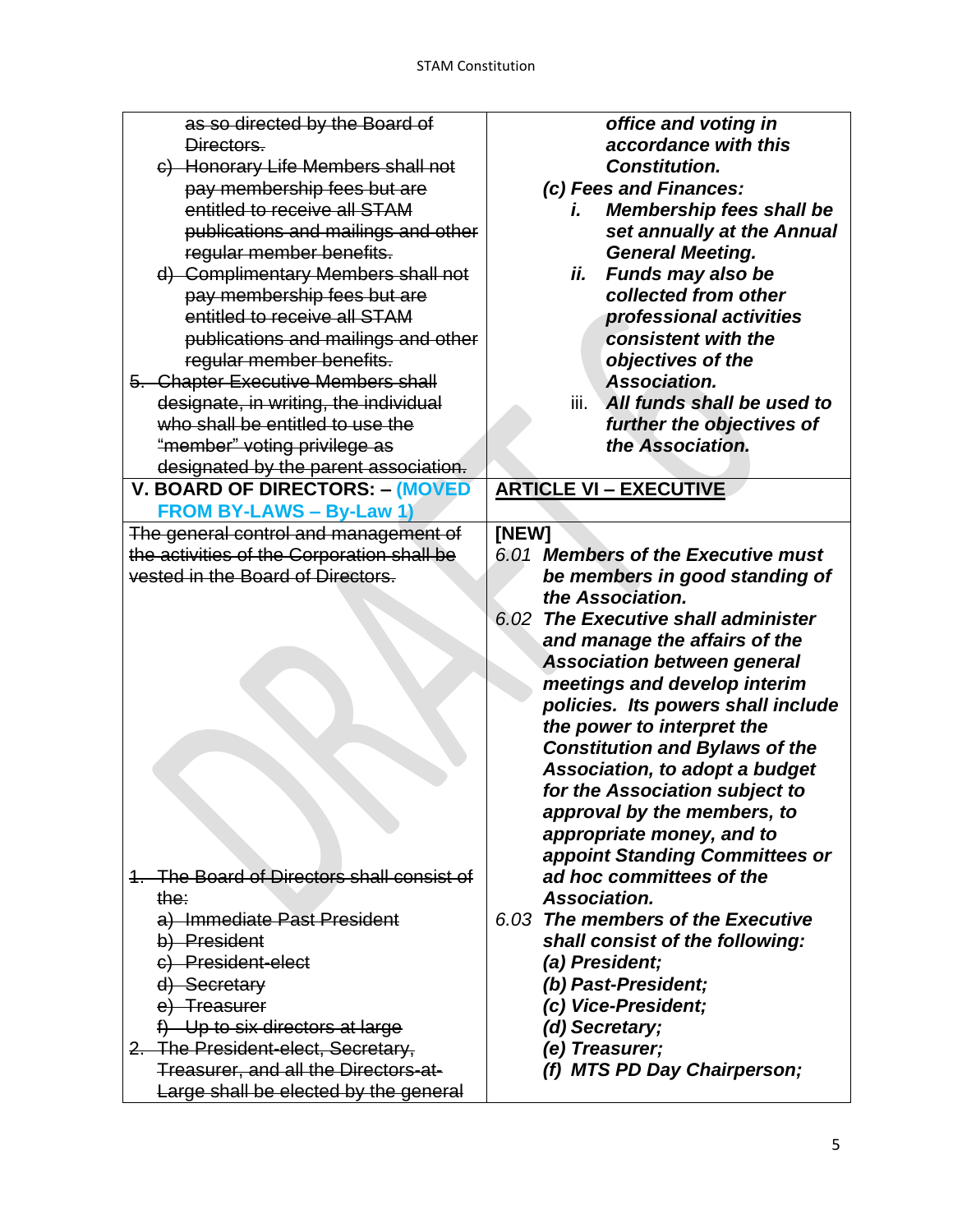membership and except for the President-elect, shall hold office for one year. In the event of appointments [see V(7)] such executive members will hold office to the end of the current term or until their successors are regularly elected **(SEE ARTICLE VI – EXECUTIVE 6.09)**.

- 3. The President-elect shall, after the first term, hold office for the next term as President, and for the third term as the immediate Past President.
- 4. Every member of the Board of Directors shall be a member in good standing and shall take office on the September 1<sup>st</sup> following the election or within two weeks following his/her appointment as per clause. **(SEE ARTICLE VI – EXECUTIVE 6.01)**
- 5. The powers of the Board of Directors may be exercised by resolution passed at meetings at which a quorum is present, or by written resolution signed by all the Board of Directors (i.e. in the event that a formal meeting with necessary quorum is not possible).
- 6. If a vacancy should occur in the position of any of: Secretary, Treasurer, or Director-at-large, then the Board of Directors shall appoint, by resolution, a replacement for the remainder of the term of office. **(SEE ARTICLE VI – EXECUTIVE 6.10)**
- 7. If a vacancy should occur in the office of President-elect, a special election shall be called within 60 days of the declared vacancy.

**BY-LAW No 2 (MOVED FROM BY-LAWS)**

Be it enacted as a by-law of The Science Teachers' Association of Manitoba, Inc., that:

- *(g) Communications* 
	- *Chairperson;*
- *(h) Members-at-Large in a number to be determined by the Executive and not to exceed six (6) members;*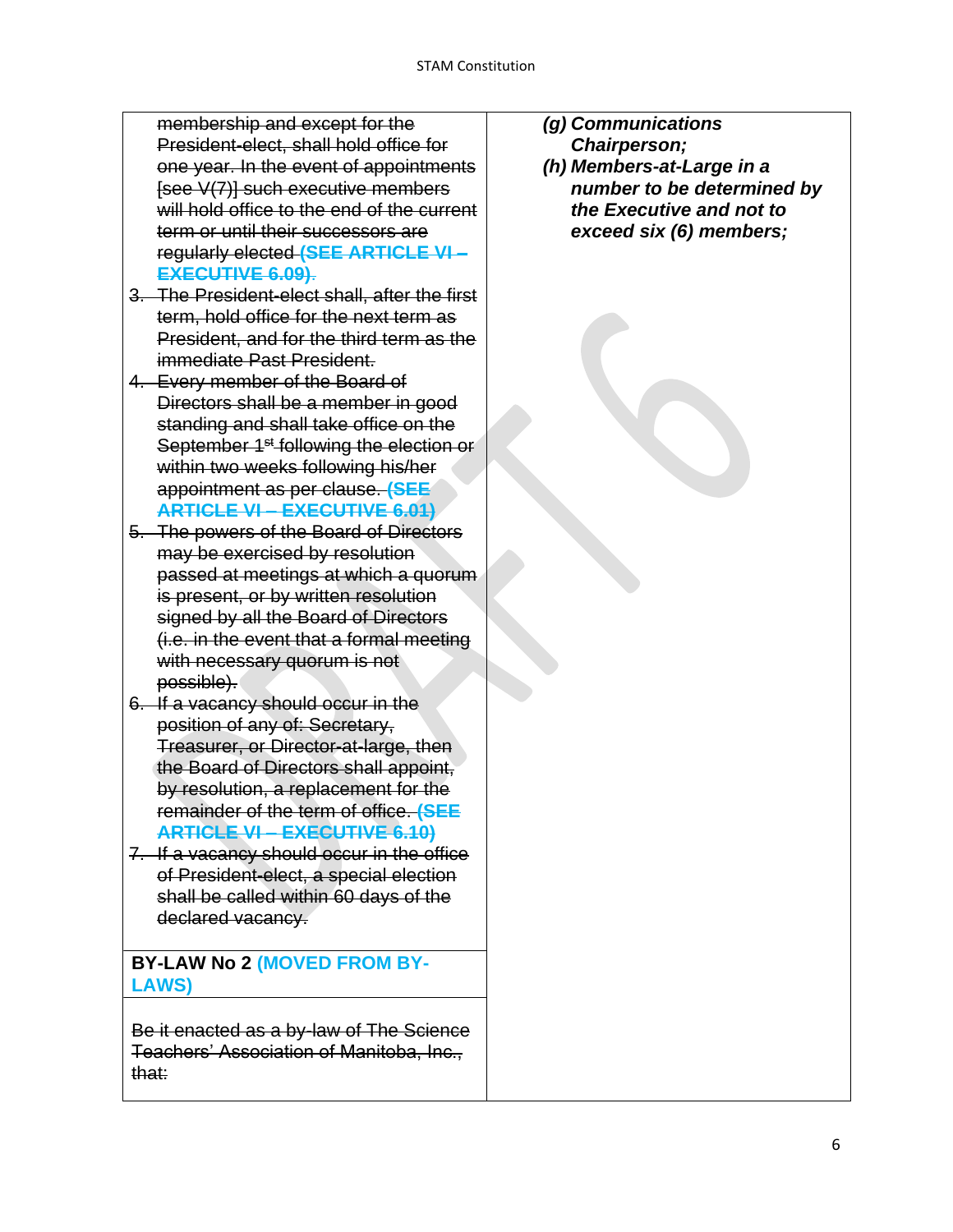- 1. The Board of Directors may from time to time:
	- a) borrow money upon the credit of the Corporation;
	- b) hypothecate, mortgage, or pledge the real or personal property of the Corporation to secure any money borrowed for the purposes of the Corporation.
- 2. The board of directors may from time to time authorize any director, Officer, or other person to make arrangements with reference to the money borrowed or to be borrowed, and so to the terms and conditions of the loan thereof, and generally to manage, transact, or settle the borrowing of money by the Corporation.
- 3. The Board of Directors may from time to time authorize any Director, Officer, or other person to sign, execute, and give on behalf of the Corporation all documents, agreements and promises necessary for the purpose aforesaid and the same so signed or given shall be binding upon the Corporation.

#### **VI. DUTIES OF OFFICERS: (MOVED FROM BY-LAWS – By-Law 1)**

- 1. The duties of the officers of the Corporation shall be as follows: a) The PRESIDENT shall:
	- i) act as the official representative of the Corporation;
	- ii) preside at the meetings of the Board of Directors, general meetings, and the AGM, or delegate this responsibility to the President-elect;
	- iii) be an ex-officio member of all committees except the Nominating Committee;
	- iv) act as a liaison to the SAG committee.

*6.04 The duties of the members of the Executive shall include the following:*

*(a) The President shall:*

- *i. act as the representative of the Association and shall communicate on behalf of the Association;*
- *ii. call, prepare the agenda for, and preside at all Executive Meetings;*
- *iii. preside at the Annual General Meeting;*
- *iv. be an ex-officio member of all Standing Committees and ad hoc committees of the Association;*
- *v. present a written annual report to the Association at the Annual General Meeting as well as to the Society;*
- *vi. supervise the conduct of the affairs of the Association by all members of the Executive, including but not limited to its financial affairs, in accordance*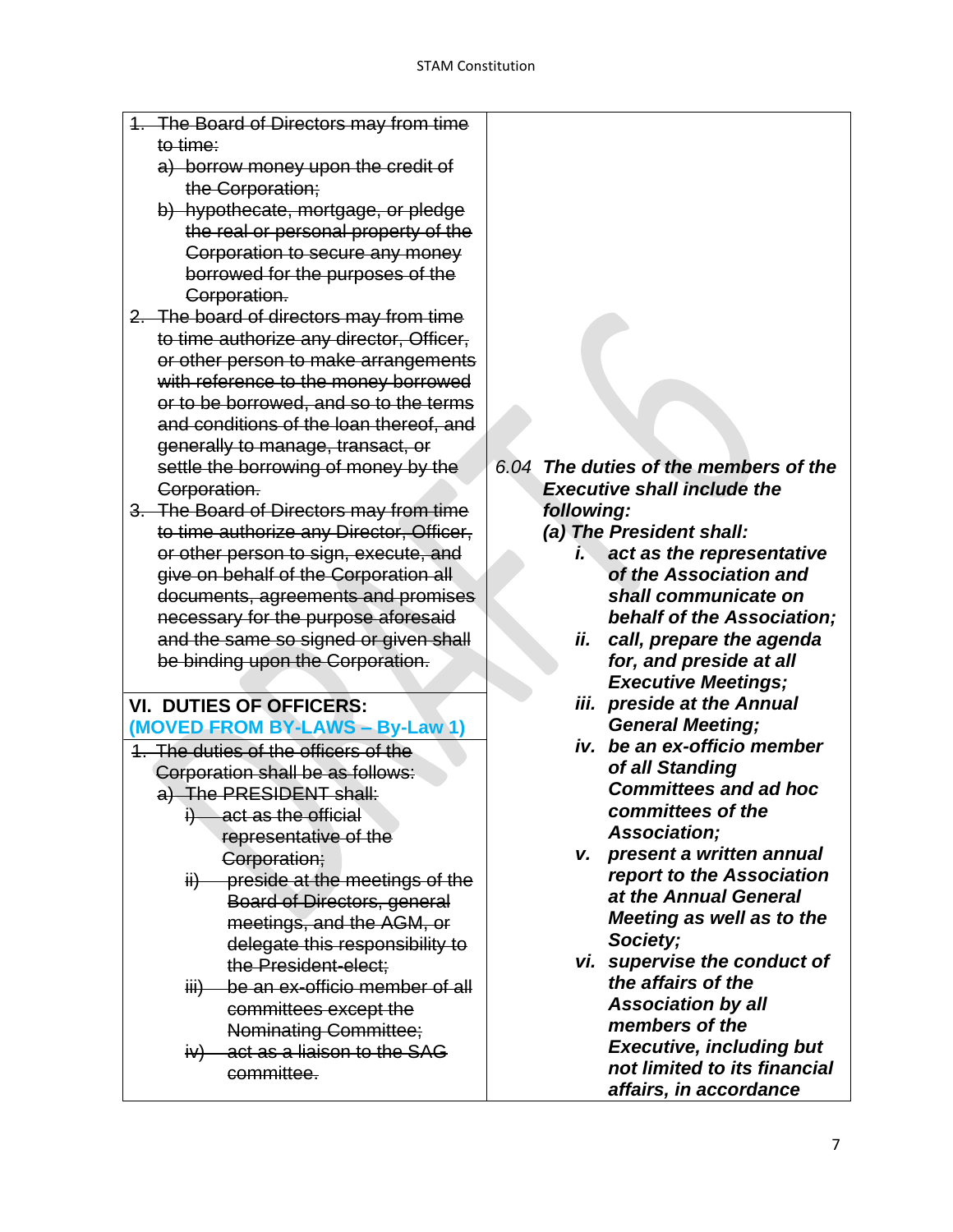| ₩)        | attend a majority of the BOD            |  |
|-----------|-----------------------------------------|--|
|           | meetings.                               |  |
| vi)       | perform such other duties as            |  |
|           | normally be incumbent upon a            |  |
|           | president.                              |  |
|           |                                         |  |
|           |                                         |  |
|           |                                         |  |
|           |                                         |  |
|           |                                         |  |
|           |                                         |  |
|           |                                         |  |
|           |                                         |  |
|           |                                         |  |
|           |                                         |  |
|           |                                         |  |
|           |                                         |  |
|           | b) The PRESIDENT-ELECT shall:           |  |
| $\dagger$ | assume the duties of the                |  |
|           | President in the absence of             |  |
|           | President;                              |  |
|           | ii) automatically succeed to the        |  |
|           | office of the President upon            |  |
|           | the expiration of the term of           |  |
|           | office of the President; or             |  |
|           | upon a vacancy occurring in             |  |
|           | that office;                            |  |
|           | iii) serve as Special Area Group        |  |
|           | <b>Council rep at MTS</b>               |  |
|           | $iv)$ act as a liaison to the           |  |
|           | publications committee.                 |  |
|           | $\sqrt{v}$ attend a majority of the BOD |  |
|           |                                         |  |
|           | meetings                                |  |
|           | vi) perform such other duties as        |  |
|           | may be assigned by the                  |  |
|           | <b>President or the Board of</b>        |  |
|           | <b>Directors</b>                        |  |
|           |                                         |  |
|           | see e) Immediate Past President         |  |
|           |                                         |  |
|           |                                         |  |
|           |                                         |  |
|           |                                         |  |
|           |                                         |  |
|           |                                         |  |
|           |                                         |  |

*with the Constitution, Bylaws, and Policies of the Society;*

- *vii. delegate duties and supervise any duties so delegated; and viii.perform such duties as*
- *the Executive shall assign.*
- *(b) The Past-President shall:*
	- *i. provide information about Association business to the President and Executive upon request; and*
	- *ii. perform such duties as the President or Executive shall assign.*
- *(c) The Vice-President shall:*
	- *i. assume the duties of the President in the absence of the President, unless unwilling or unable to do so, as delegated by the Executive;*
	- *ii. chair the Nominating Committee; and*
	- iii. *perform such duties as the President or Executive shall assign*.

# *(d) The Secretary shall:*

- *i. prepare and preserve, or appoint a designate to cause to be prepared and preserved, an accurate record of all of Executive and general meetings of the Association;*
	- *ii. keep a record of attendance at all*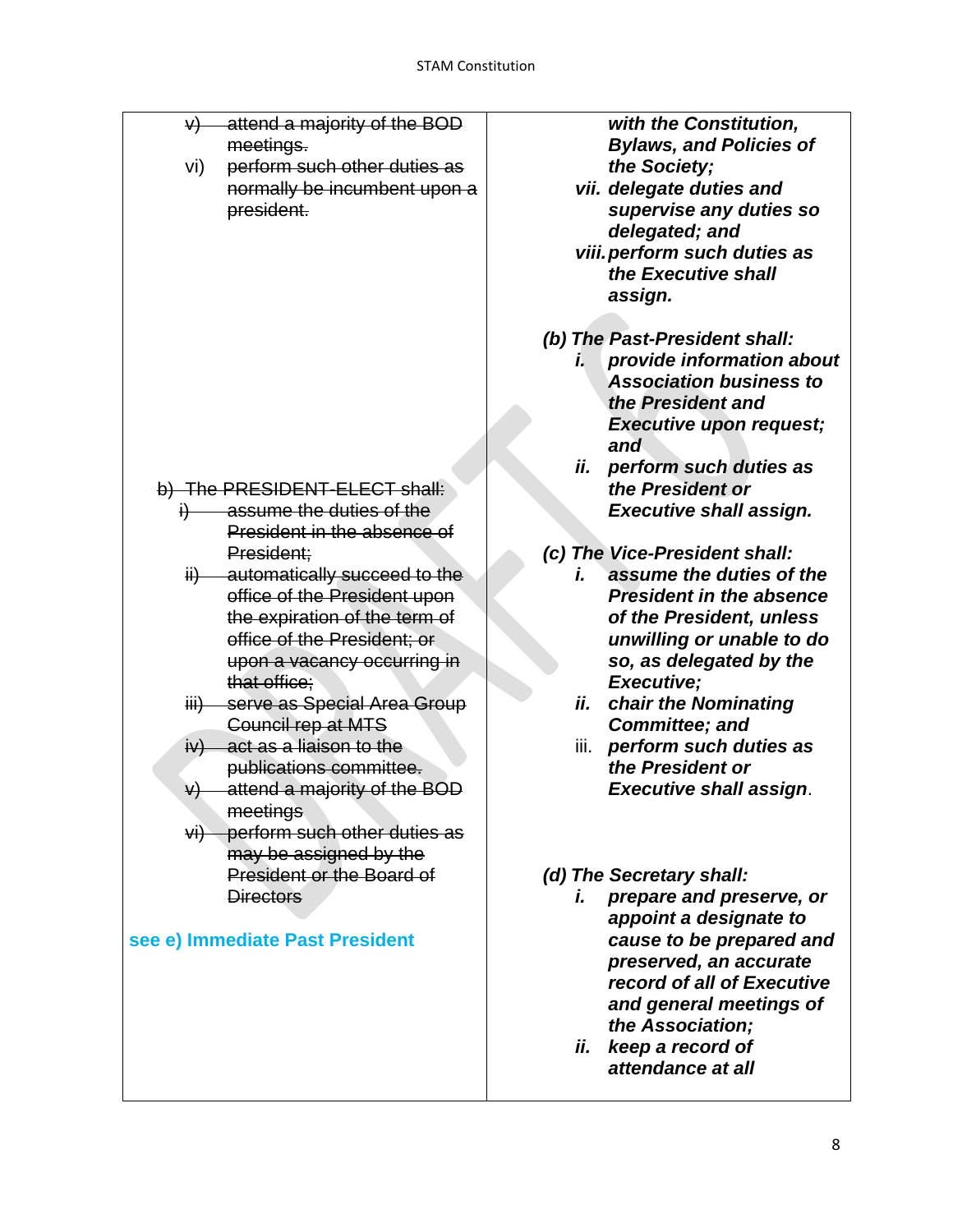- c) The SECRETARY shall:
	- keep minutes of the meetings of the Board of Directors and the Corporation;
	- ii) conduct the correspondence of the Corporation;
	- iii) give due notice of all meetings of the Board of Directors and of the Corporation
	- iv) have charge of the minute book and the SEAL of the Corporation;
	- v) attend a majority of the BOD meetings
	- vi) perform such other duties that pertain to the office of the Corporation Secretary, or such duties that may be assigned by the President or the Board of Directors.

- d) The TREASURER shall:
	- i. cause to be open one or more accounts in the name of the Corporation at chartered financial institutions as directed by the Board of Directors:
	- ii. keep, or supervise the keeping of, full and accurate records of the receipt and disbursements of all monies and other collateral, bonds, or securities; such records to be open at all times to inspection by the President, the Board of Directors, and authorized members of the Corporation, and to any authorized auditors;

*Executive and general meetings;*

- *iii. make and send to the Society such reports and statements as may be needed at any time;*
- *iv. send or cause to be sent notices to members of all general meetings;*
- *v. preserve the records of the Association, which records shall belong to the Association; and*
- *vi. perform such other duties as the Executive shall assign.*
- *(e) The Treasurer shall:*
	- *i. oversee the proper conduct of the financial affairs of the Association in accordance with the Constitution, Bylaws, and Policies of the Society;*
	- *ii. be custodian of all funds of the Association and keep such funds in such financial institution as the Executive may decide, subject to approval of the membership at the Annual General Meeting;*
	- *iii. preserve the financial records of the Association, which records shall belong to the Association, and ensure that financial records are preserved for at least seven (7) years;*
	- *iv. report on the financial affairs of the Association to the Executive and the membership;*
	- *v. prepare and present at the Annual General Meeting a balanced*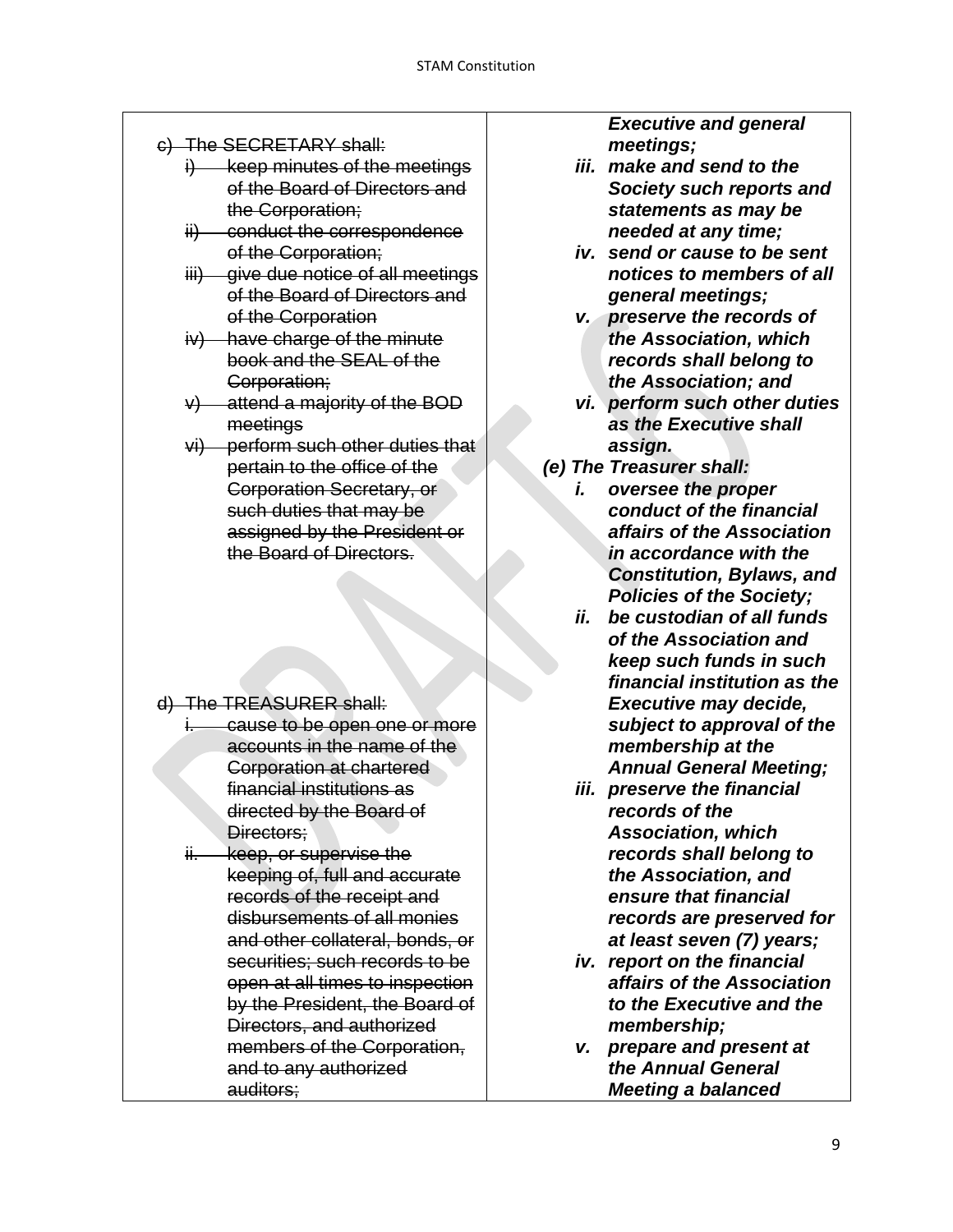- iii. receive all funds paid to the Corporation and shall deposit same in the said chartered financial institution(s) or such repository as may, from time to time, be selected by the Board of Directors;
- iv. prepare an up-to-date financial statement for all regular meetings of the Board of Directors;
- **present, at a general meeting** of the Corporation or as requested by the Board of Directors, an up-to-date financial statement together with an audited report;
- vi. submit a budget at a general meeting of the Corporation or as requested by the Board of Directors;
- vii. keep a record of all chattels of the Corporation' attend a majority of the BOD meetings;
- viii. attend a majority of the BOD meetings
- ix. act as the treasurer of the SAG committee accounts, and prepare a statement for the Annual General Meeting
- x. discharge such duties as may be assigned by the Board of Directors.

### e) IMMEDIATE PAST PRESIDENT shall: **(SEE ARTICLE VI – EXECUTIVE 6.04 c)**

- i. be Chairperson and the chief returning officer of the Nominating Committee;
- ii. attend a majority of the BOD meetings
- iii. execute such other duties as may be assigned by the Board of Directors.

*budget, which includes proposed budgets from each committee; and*

vi. *perform such duties as the Executive shall assign.*

- *(f) MTS PD Day Chairperson shall:*
	- *i. serve as the chairperson of the MTS PD Day Standing Committee;*
	- *ii. plan, organize and operate the MTS PD Day conference subject to advice by the Executive;*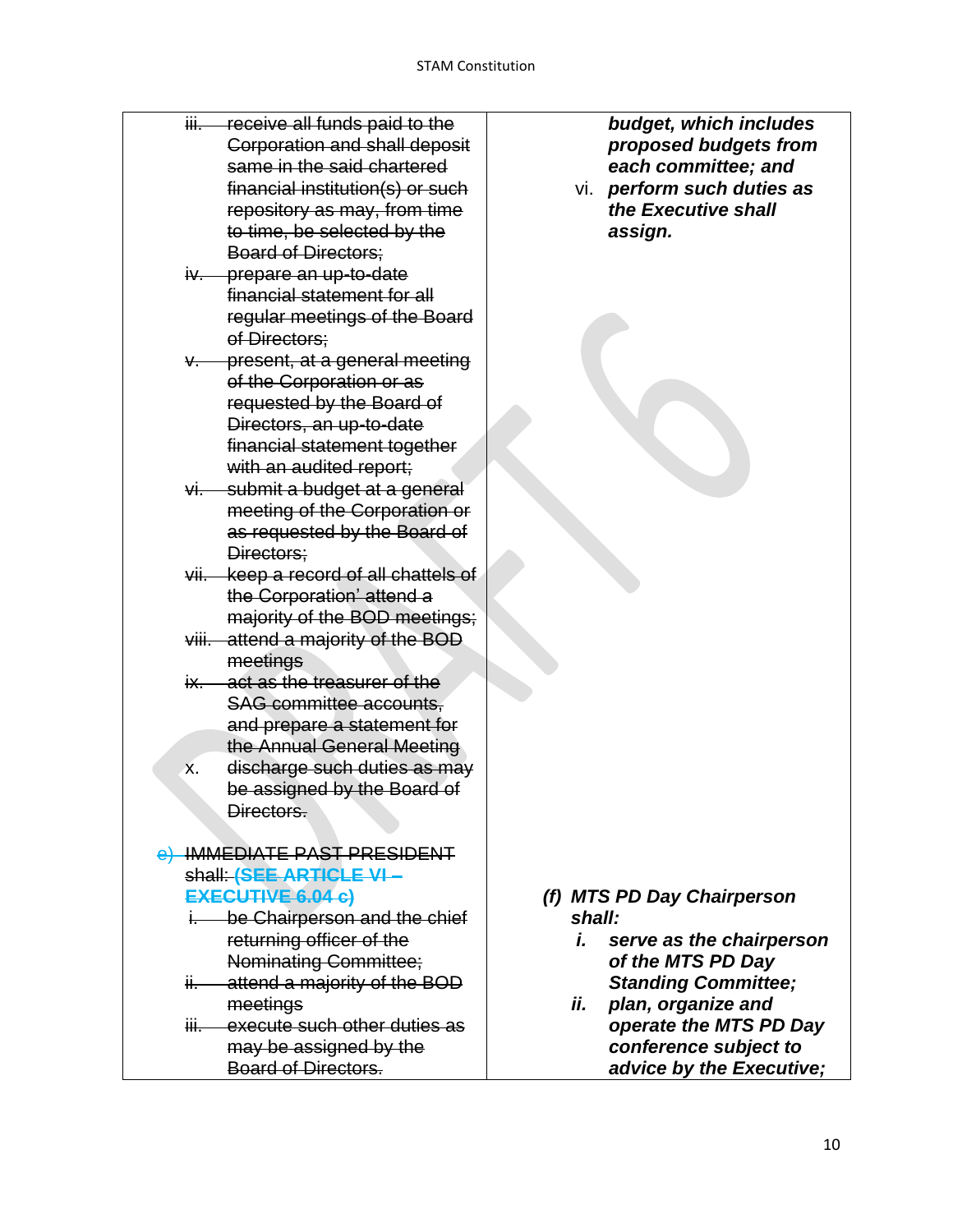| be membership chairperson<br>iv—  | iii.<br>support the Executive          |
|-----------------------------------|----------------------------------------|
| and maintain an up to date        | from time to time as                   |
| membership list.                  | directed by the Executive;             |
|                                   | submit financial reports<br>iv.        |
|                                   | as directed by the                     |
|                                   | Executive.                             |
|                                   | (g) Communications Chairperson         |
|                                   | shall:                                 |
|                                   | coordinate the<br>i.                   |
|                                   | dissemination of                       |
|                                   | information to the                     |
|                                   | members of the                         |
|                                   | <b>Association through its</b>         |
|                                   | communication channels;                |
|                                   | ii.<br>utilize other avenues for       |
|                                   | disseminating                          |
|                                   | information such as the                |
|                                   | existing education and                 |
|                                   | professional publications              |
|                                   | in the province;                       |
|                                   | iii.<br>seek final approval from       |
|                                   | the Executive for any                  |
|                                   | communications on                      |
|                                   | behalf of the Association.             |
|                                   | (h) Members-at-Large shall:            |
|                                   | serve as the chairpersons<br>i.        |
|                                   | of Standing Committees                 |
|                                   | as assigned; and                       |
|                                   | ii.<br>perform such duties as          |
|                                   | the Executive shall                    |
|                                   | assign.                                |
|                                   |                                        |
|                                   | 6.05 The Executive shall be            |
| DIRECTORS-AT-LARGE shall:         | responsible for appointing the         |
| serve, if possible, as            | <b>Association's official</b>          |
| <b>Chairpersons of Committees</b> | representative to the SAGE             |
| of the Corporation;               | <b>Council from the Members-at-</b>    |
| attend a majority of BOD<br>ii—   | Large.                                 |
| meetings                          | 6.06 The Executive members of the      |
| iii. perform such duties as may   | <b>Association have the same</b>       |
| be assigned to them by the        | obligations respecting conflict of     |
| President of the Board of         | interest as Members of the             |
| Directors.                        | <b>Provincial Executive of the</b>     |
|                                   | Society, in accordance with            |
|                                   | <b>Bylaw I, Part V of the Society.</b> |
|                                   |                                        |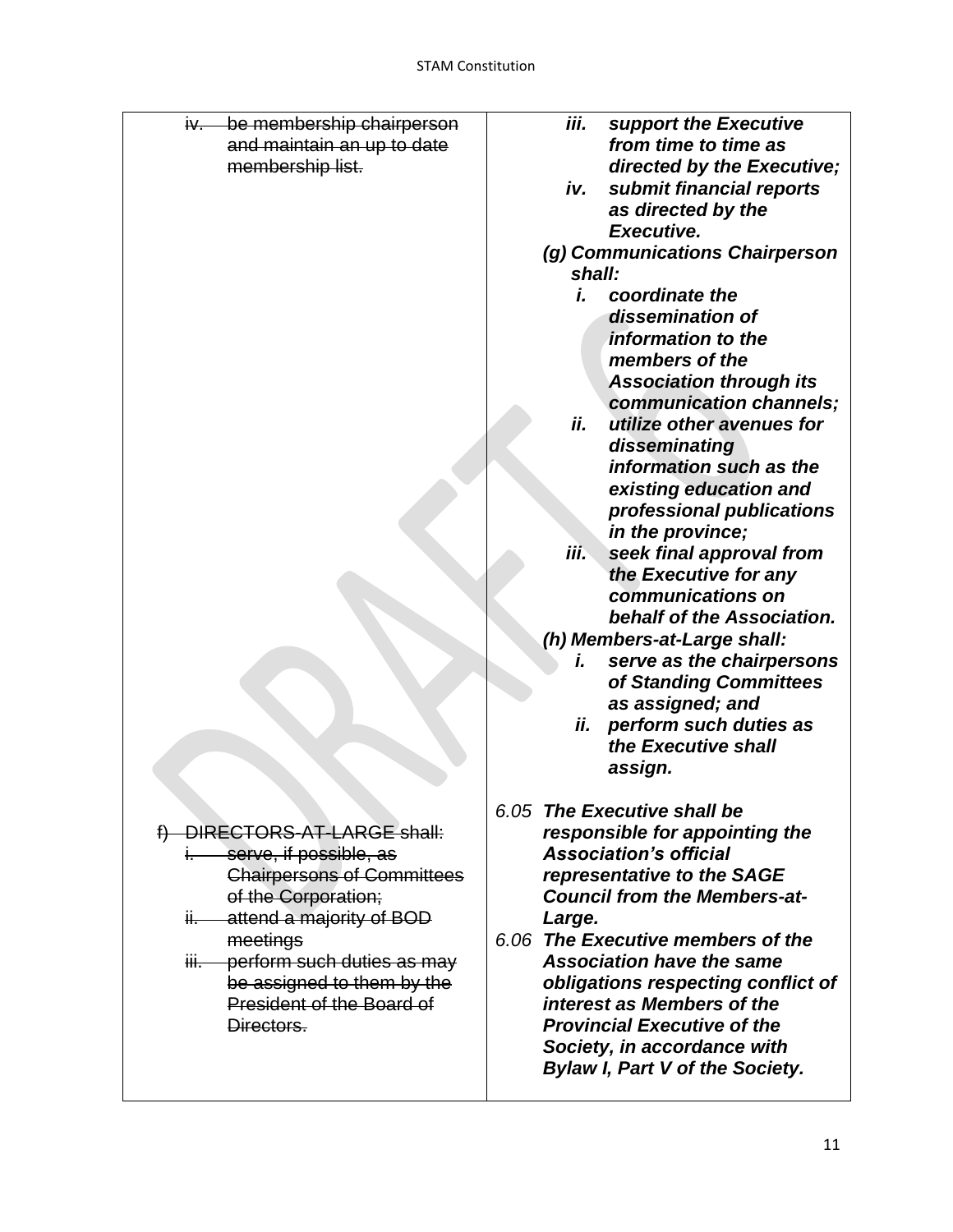| become familiar with Policies of                |
|-------------------------------------------------|
| the Society that may affect their               |
| particular SAGE.                                |
| 6.08 A President of the Association             |
| who does not seek re-election or                |
| is defeated after one (1) or more               |
| terms in office is eligible to serve            |
| one (1) additional year on the                  |
| <b>Executive as Past-President,</b>             |
| provided the Past-President                     |
| remains a member in good                        |
| standing of the Association at all              |
| times during that year.                         |
| Subject to Article 6.08, the<br>6.09            |
| <b>President of the Executive shall</b>         |
| hold a one (1) year term of office,             |
| up to a maximum of three (3)                    |
| consecutive years beginning                     |
| following the end of the Annual                 |
| <b>General Meeting to the end of the</b>        |
| subsequent Annual General                       |
| Meeting.                                        |
| 6.10 Subject to Article 6.08, the Past-         |
| <b>President of the Executive shall</b>         |
| hold a maximum of a one (1) year                |
| term of office, beginning                       |
| following the end of the Annual                 |
| <b>General Meeting to the end of the</b>        |
| subsequent Annual General                       |
| Meeting.                                        |
| <b>Subject to Article 6.08, members</b><br>6.11 |
| of the Executive shall hold a one               |
| (1) year term of office beginning               |
| following the end of the Annual                 |
| <b>General Meeting to the end of the</b>        |
| subsequent Annual General                       |
| Meeting.                                        |
| <u>Vacancies</u>                                |
|                                                 |
| 6.12 A vacancy on the Executive shall           |
| occur in any of the following                   |
| circumstances:                                  |
| (a) the resignation of a member                 |
| of the Executive; or                            |
|                                                 |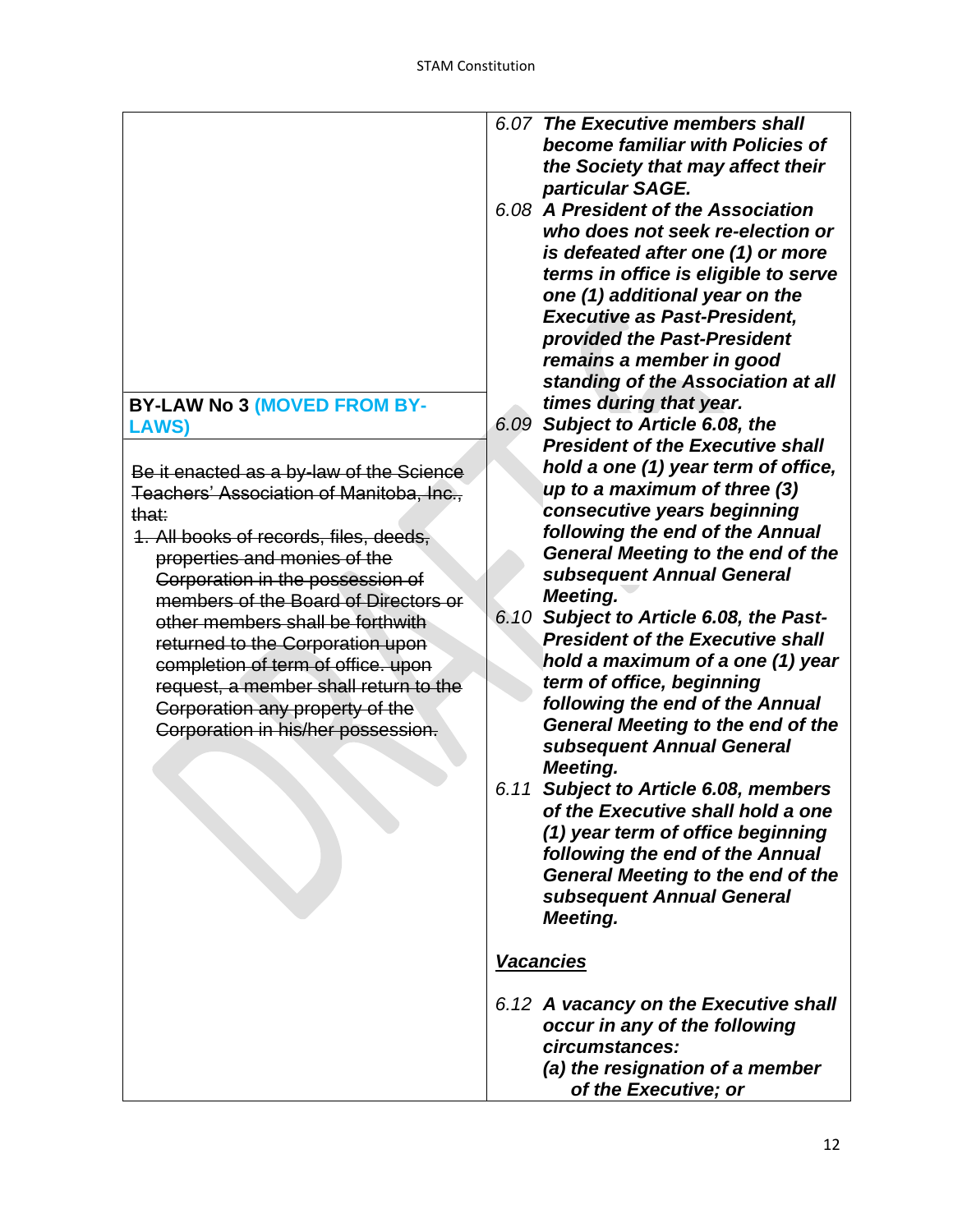|                                                  | (b) the member of the Executive      |
|--------------------------------------------------|--------------------------------------|
|                                                  | being unable to act; or              |
|                                                  |                                      |
|                                                  | (c) the removal from office of a     |
|                                                  | member of the Executive,             |
|                                                  | pursuant to this Constitution;       |
|                                                  | or                                   |
|                                                  | (d) by Executive motion if a         |
|                                                  | member of the Executive              |
|                                                  | misses three (3) consecutive         |
|                                                  | <b>Executive meetings without</b>    |
|                                                  | reasonable excuse                    |
|                                                  | satisfactory to the Executive.       |
|                                                  | 6.13 The Executive shall appoint a   |
|                                                  | member to fill the vacant position   |
|                                                  | as soon as reasonably possible.      |
|                                                  | 6.14 The Executive is empowered to   |
|                                                  |                                      |
|                                                  | act notwithstanding any vacancy      |
|                                                  | on the Executive.                    |
| IX. NOMINATIONS AND ELECTIONS -                  | <b>ARTICLE VII - ELECTION OF</b>     |
| (MOVED FROM BY-LAWS - By-law                     | <b>EXECUTIVE</b>                     |
|                                                  |                                      |
|                                                  | [NEW]                                |
|                                                  | 7.01 Eligibility:                    |
|                                                  |                                      |
|                                                  | (a) Any member in good standing      |
|                                                  | of the Association is eligible       |
|                                                  | to run for office, nominate          |
|                                                  | candidates, and vote in              |
|                                                  | elections of the Executive.          |
|                                                  |                                      |
|                                                  | (b) Executive members must hold      |
|                                                  | and maintain membership in           |
|                                                  | good standing in the                 |
| <b>NOMINATIONS:</b>                              | <b>Association during their term</b> |
| a) On or before February 1 <sup>st</sup> of each | of office.                           |
| year a Nominating Committee shall                | 7.02 Nominations:                    |
| be appointed by the Board of                     | (a) The timeline for accepting       |
| Directors and shall consist of a                 | nominations to run is thirty         |
| minimum of three (3) members;                    | (30) Days in advance of the          |
| b) The immediate Past President from             | <b>Annual General Meeting.</b>       |
| the Board of directors shall be the              | (b) Nominations shall be received    |
| <b>Chairperson of the Nominating</b>             | and presented by a                   |
| Committee and is the designated                  | <b>Nominating Committee</b>          |
| "Chief Returning Officer" for                    | chaired by the Past-President.       |
| elections.                                       | If the position of Past-             |
| c) The Chairperson of the Nominating             | <b>President is vacant, the</b>      |
| Committee shall solicit, by written              | <b>Executive may make a motion</b>   |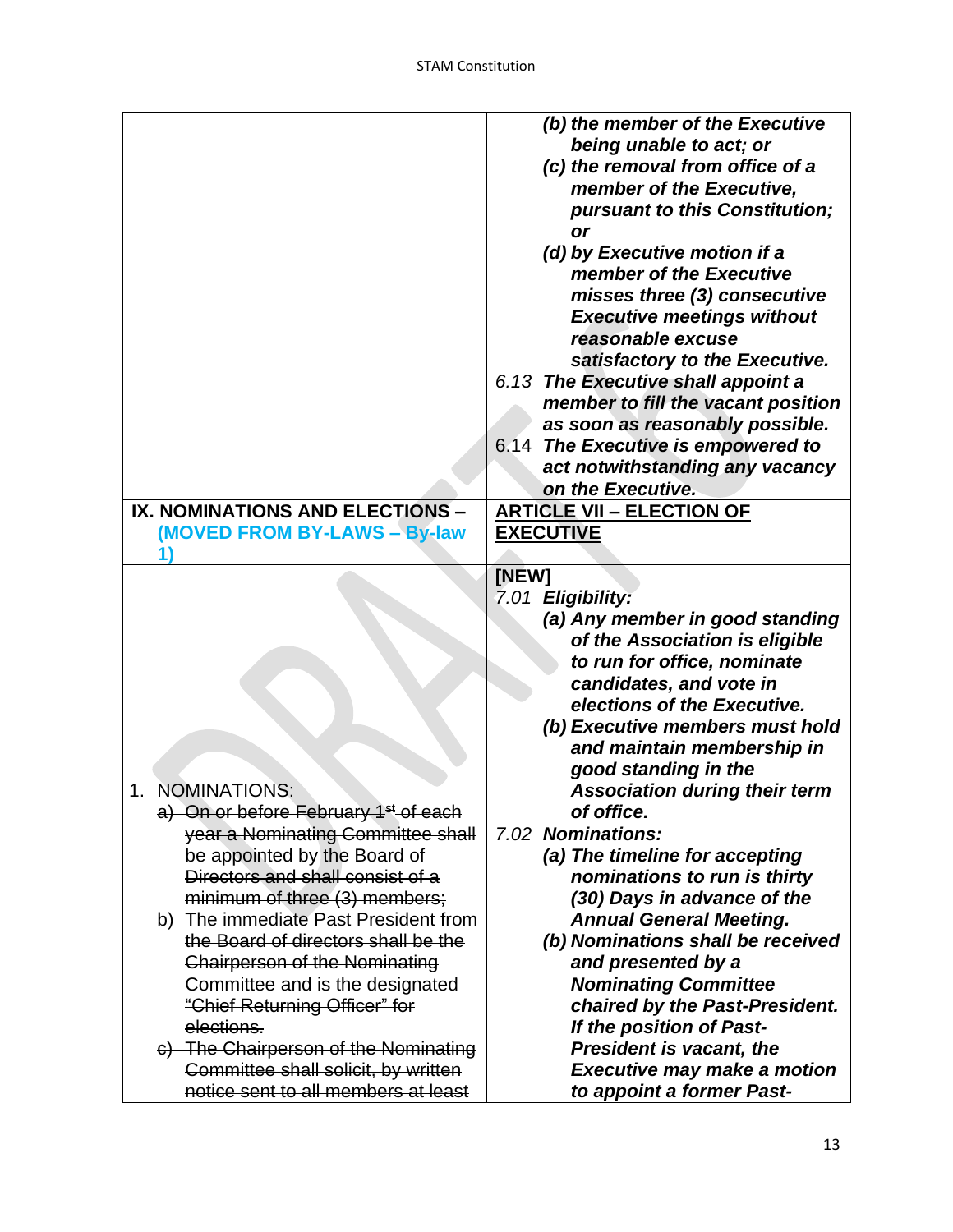sixty (60) days prior to the annual General Meeting, nominations for the elected offices of the Corporation;

- d) Only paid-up new [and honorary life] members of STAM shall be eligible for nomination; **(SEE ARTICLE VII – ELECTION OF EXECUTIVE 7.01)**
- e) No member shall be eligible to be elected for more than three (3) consecutive terms in the same office; unless uncontested.
- f) Any candidate for the position of President-elect, or Treasurer, or Secretary, may also be considered as being nominated for the position "Director-at-Large" and balloting procedures must allow for this possibility;
- g) All nominations must be postmarked by the deadline date established by the Nominating Committee for the return of nominations;
- h) The Nominating Committee may make nominations and shall ensure that there is at least one candidate for each of the positions of President-elect, Secretary, Treasurer, and up to six candidates for the positions of Directors-at-Large.
- i) The Nominating Committee shall determine the eligibility of the nominees and shall notify any nominee of his/her ineligibility prior to the mailing date for balloting;
- j) The Nominating Committee shall present the list of Nominees to the members of the Corporation at least thirty (30) days prior to the specified election deadline.

2. ELECTIONS:

*President or member in good standing as the chair.*

- *(c) Further nominations for any Executive position may be received from the floor at the Annual General Meeting.*
- *(d) Written notice of the nominations procedures shall be provided to members.*

7.03 *The election of the Executive members shall take place at the*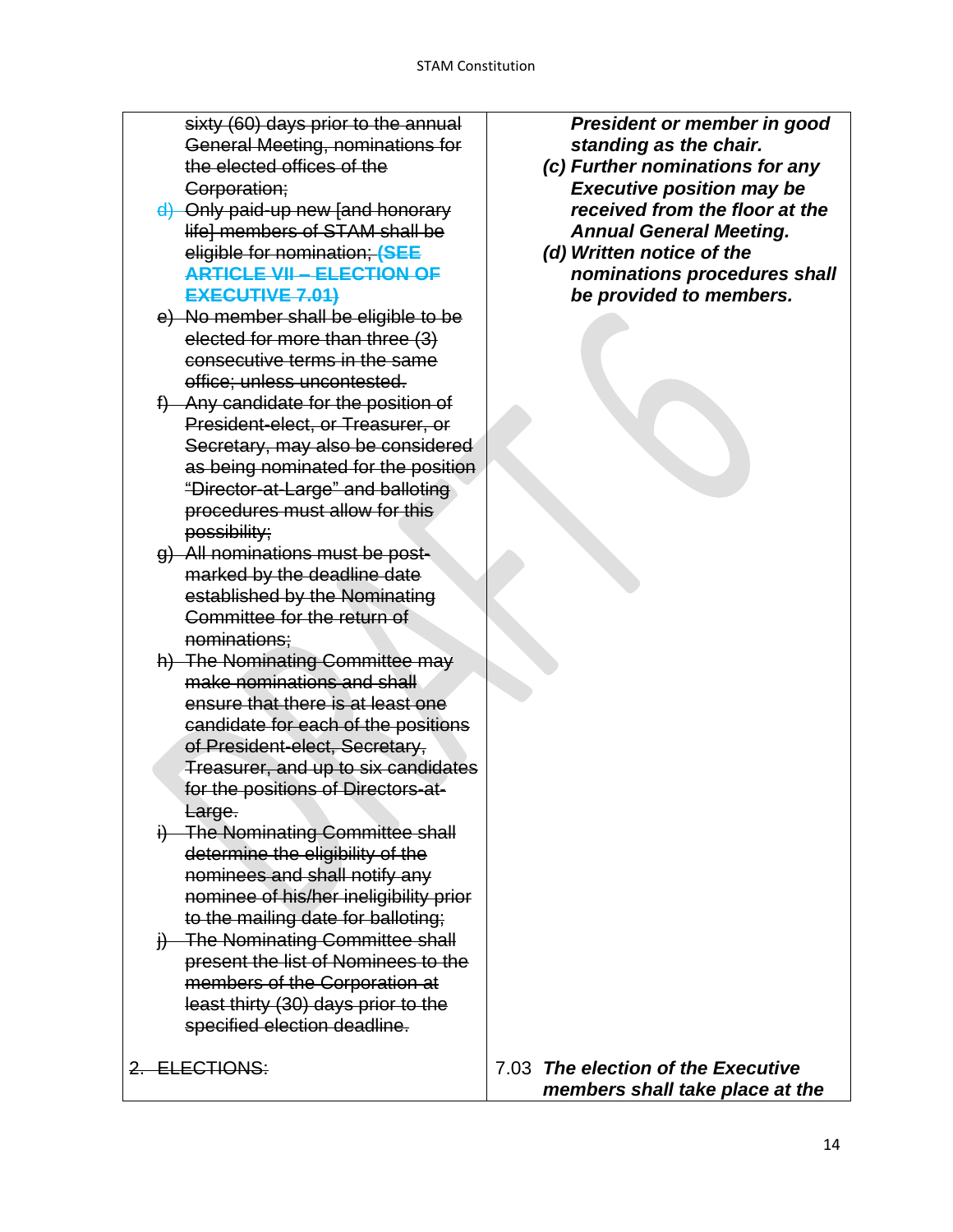- a) The Board of Directors shall set the date for the return of the ballots and election deadline such that it will be at least one (1) week prior to the Annual General Meeting;
- b) For any necessary elections, the Nominating committee shall prepare ballots and mail one to each member of the Corporation at least thirty (30) days prior to the close of elections (election deadline date);
- c) The members of the Corporation shall be instructed to return their ballots to the Chief Returning Officer, so that the ballots will be received (post-marked) on or before the election deadline date;
- d) the ballot shall;
	- i. list the candidates for the elected offices;
	- ii. instruct the member to vote by indicating a single preference for each of the offices of President-elect, Treasurer, and Secretary, as required;
	- iii. instruct the member to vote for "up to six" preferences for Directors-at-Large;
	- iv. have a format which assures that the vote is confidential and that it came from a voting member of the Corporation.
- e) It shall be the duty of the Chief Returning Officer to verify the membership, to retain his / her own ballot (i.e. should it be necessary for the purpose of tie-breaking), to supervise the opening and counting of ballots after the deadline date, to declare and present the elected officers at the Annual Meeting.

*Annual General Meeting and the Executive shall make arrangements for any members attending the Annual General Meeting by approved alternate means of participation in accordance with Article 11.04 to be able to cast their vote.*

- *7.04 Following the opportunity to accept nominations from the floor, if there is only one (1) candidate for an Executive position, that candidate is deemed the successful candidate by acclamation.*
- *7.05 If two (2) or more candidates run for an Executive position, a secret ballot vote of the members present at the Annual General Meeting shall be held to determine the successful candidate. The successful candidate in a vote amongst two (2) candidates wins by the majority vote. The successful candidate in a vote amongst three (3) or more candidates wins by the plurality of votes.*
- *7.06 Newly elected members of the Executive shall take office beginning at the end of the Annual General Meeting.*
- *7.07 The President shall provide the General Secretary of the Society a list of the members of the Executive within four (4) weeks of their election.*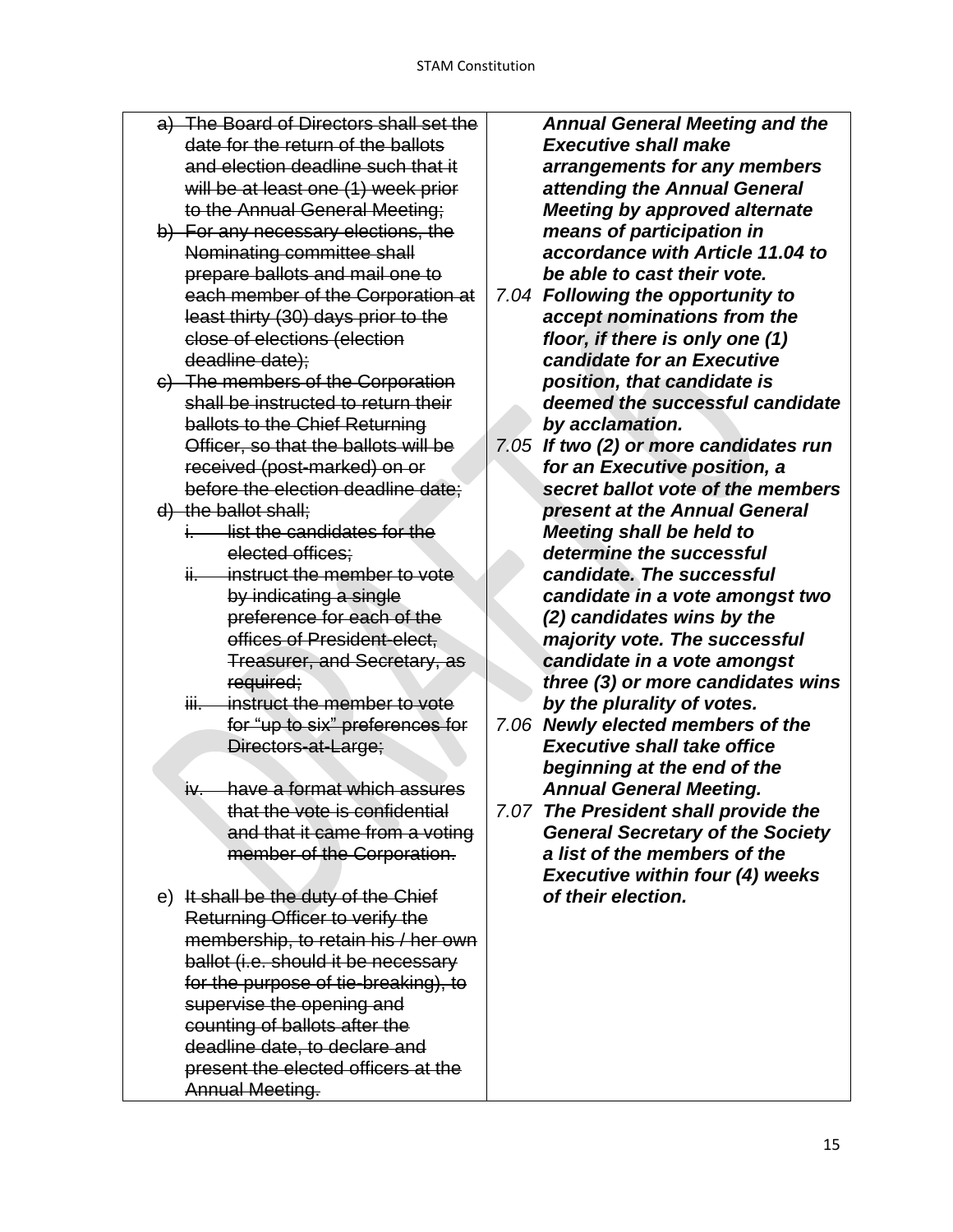| <b>VIII. MEETINGS OF MEMBERS -</b>    | <b>ARTICLE VIII - MEETINGS</b>      |
|---------------------------------------|-------------------------------------|
| (MOVED FROM BY-LAWS - By-law 1)       |                                     |
| <b>GENERAL MEETINGS OF THE</b>        | [NEW]                               |
| <b>CORPORATION: (SEE ARTICLE VIII</b> | 8.01 Executive Meetings:            |
| -MEETINGS 8.02)                       | (a) Executive meetings shall be     |
| a) The ANNUAL GENERAL                 | held on a regular basis at the      |
| MEETING (AGM) of the members          | call of the President.              |
| of the Corporation shall be held      | (b) Members of the Executive        |
| during the last 90 days of the        | shall be given at least seven       |
| membership year.                      | (7) Days' notice of Executive       |
| b) The Board of Directors or any ten  | Meetings.                           |
| (10) members of the Corporation       | (c) Business shall be decided by    |
| may call any other general meeting    | a majority vote of the              |
| of the Corporation when matters of    | members of the Executive in         |
| importance to the whole               | attendance at the Executive         |
| membership require consideration;     | meeting.                            |
| c) At least twenty-one (21) days of   | (d) Between Executive meetings,     |
| advance notice shall be required      | the Executive may conduct           |
| for the calling of a general meeting. | business by taking a vote of        |
| Such notice to be sent to every       | <b>Executive members through</b>    |
| member of the Corporation unless      | e-mail. Business conducted in       |
| an urgent matter warrants a shorter   | this manner shall be passed         |
| notice;                               | by a majority vote of the           |
| d) The quorum for the transaction of  | members of the Executive and        |
| business at any general meeting       | must be recorded in the             |
| shall be the majority of the          | minutes of the next Executive       |
| members in attendance; (including     | meeting.                            |
| <b>Honorary Life members) (SEE</b>    | 8.02<br><b>General Meetings:</b>    |
| <b>ARTICLE XI - QUORUM).</b>          | (a) An Annual General Meeting of    |
| e) Every currently paid-up member of  | all members of the                  |
| the corporation shall be entitled to  | <b>Association shall be held</b>    |
| one (1) vote for any resolution at a  | between September 1 and             |
| general meeting of the                | December 31 and require a           |
| Corporation;                          | minimum of thirty (30) Days'        |
| f) Every notice of a general meeting  | written notice to members of        |
| shall state the nature of the         | the time, place, and agenda of      |
| business of the meeting, as well as   | the Annual General Meeting          |
| the date, time and place.             | and that members may                |
| q) motions from the floor requiring   | participate by way of               |
| action of the board, shall be         | conference call, or other           |
| considered as Notices of Motion for   | alternate means of                  |
| the next AGM.                         | participation approved and          |
| 2. MEETINGS OF THE BOARD OF           | provided for by the Executive.      |
| DIRECTORS (SEE ARTICLE VIII-          | Any members who join the            |
| <b>MEETINGS 8.01)</b>                 | <b>Association after the notice</b> |
|                                       | herein has been provided,           |
|                                       |                                     |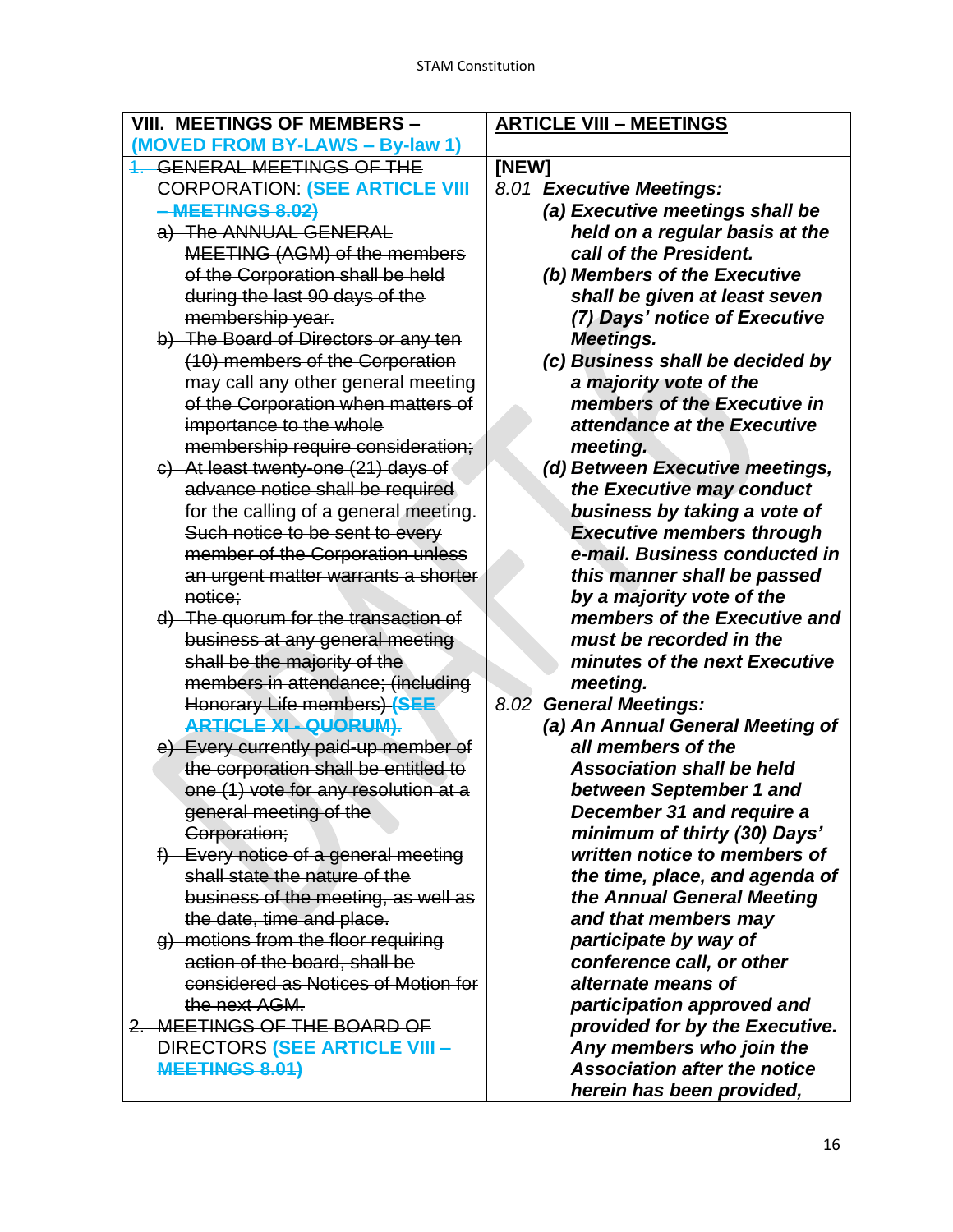- a) Meetings of the Board of Directors shall be held from time to time and at such place as the Board may determine.
- b) Notice of the time and place of each meeting of the Board shall be sent to each Director not less than forty-eight (48) hours prior to the time when the meeting is to be held.
- c) A Director should, by direct communication (written or phone) to the President or to the Secretary indicate non-attendance (regrets) for a duly-called meeting.
- d) Each Director present shall have one (1) vote per resolution at the meetings of the Board of Directors.
- e) A majority of directors shall constitute a quorum for a meeting of the Board of Directors **(SEE ARTICLE XI – QUORUM)**.

### 3. MEETINGS OF THE COMMITTEES:

- a) Notice of the time and place of any meeting of a Committee (Standing, Ad-Hoc, Special), shall be sent to each member of the committee not less than forty-eight (48) hours before the time when the meeting is to be held;
- b) A committee member should, by direct communication (i.e. written or phone) to committee executive, indicate non-attendance (regrets) for a duly-called meeting;
- c) Each Council member present shall have one (1) vote per resolution at meetings of the Executive Council;
- d) A majority of the invited council members shall constitute a quorum for a meeting of the Executive Council. **(SEE ARTICLE XI – QUORUM)**

*shall be provided with as much notice as reasonably possible.*

- *(b) If unforeseen, emergent issues arise after the minimum notice has been provided in accordance with Article 8.02(a), which are to be addressed at the Annual General Meeting, as much written notice of such issues must be provided to the members as reasonably possible.*
- *(c) Other general meetings of all members may be called at the discretion of the Executive and require a minimum of seven (7) Days' written notice to members.*
- *(d) Business shall be decided by a majority vote of the members in attendance and in good standing, except as otherwise provided in this Constitution.*
- *8.03 Special General Meetings:*
	- *(a) Special general meetings may be called:*
		- *i. by a member of the Executive; or*
		- *ii. by any member in good standing of the Association if a written request is submitted to the President, which written request states the reason for the meeting and is supported by the signatures of at least ten percent (10%) of the membership.*
	- *(b) The membership must receive seven (7) Days' notice of a special general meeting. However, the President has*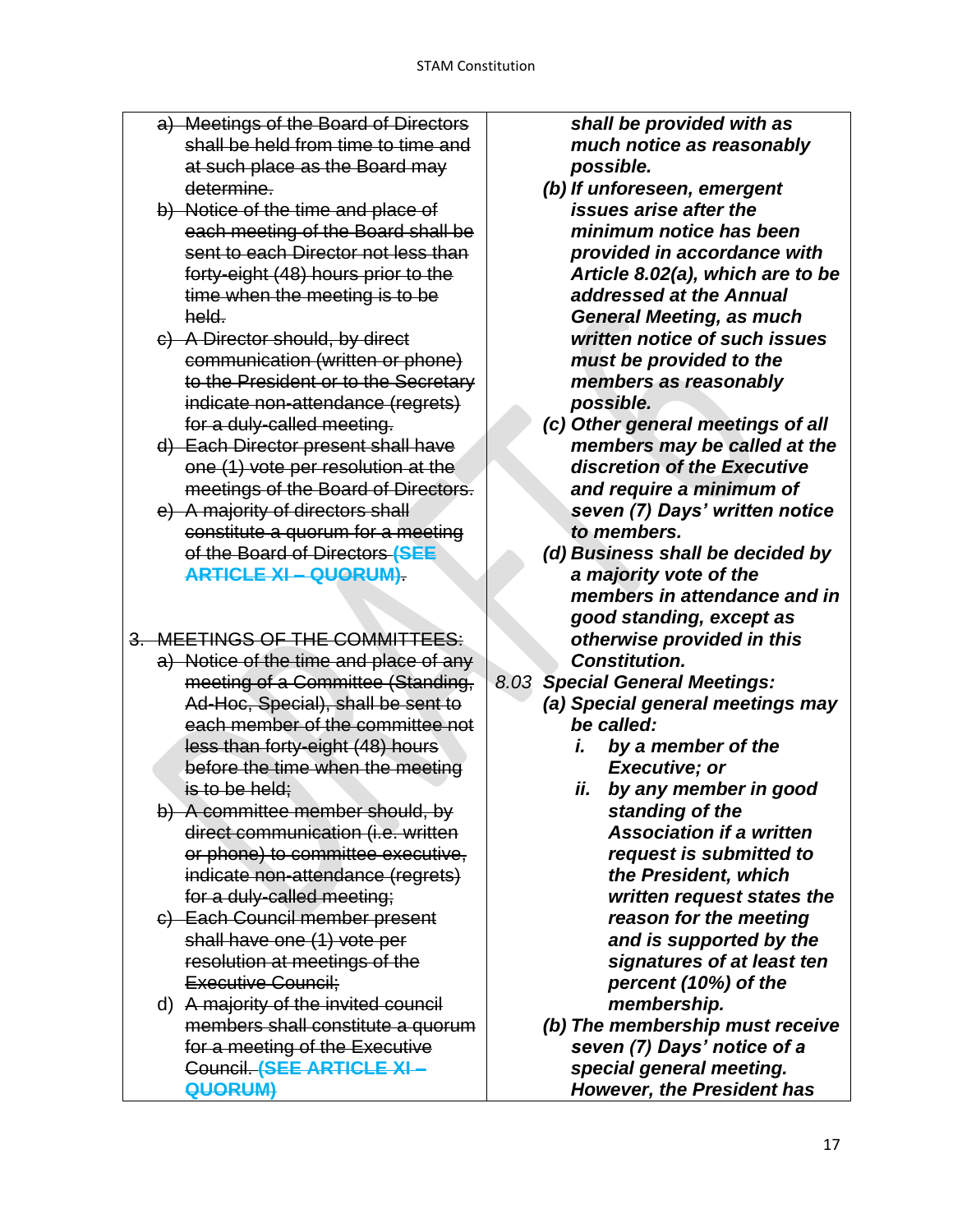|                                            | the discretion to waive the            |
|--------------------------------------------|----------------------------------------|
|                                            | minimum notice of a special            |
|                                            | general meeting in urgent              |
|                                            | circumstances, in which case           |
|                                            | the special general meeting            |
|                                            | shall be scheduled with as             |
|                                            | much notice to the                     |
|                                            | membership as is reasonably            |
|                                            |                                        |
|                                            | possible.                              |
|                                            | (c) The special general meeting        |
|                                            | shall be limited to the                |
|                                            | business stated in the written         |
|                                            | request.                               |
|                                            | (d) Business shall be decided by       |
|                                            | a majority vote of the                 |
|                                            | members in attendance and in           |
|                                            | good standing, except as               |
|                                            | otherwise provided in this             |
|                                            | <b>Constitution.</b>                   |
|                                            | [NEW] ARTICLE IX - RULES OF            |
|                                            | <b>ORDER</b>                           |
|                                            | The Rules of Order for Executive or    |
|                                            | general meetings shall be Robert's     |
|                                            | <b>Rules of Order.</b>                 |
| VII. COMMITTEES: (MOVED FROM               | <b>ARTICLE X - STANDING COMMITTEES</b> |
| <b>BYLAWS - By-law 1.)</b>                 |                                        |
| The efficient operation of the Corporation | [NEW]                                  |
| can be enhanced by use of STANDING or      | 10.01 The Standing Committees of the   |
| ADHOC committees. The structure and        | <b>Association shall be the</b>        |
| leadership of such committees should be    | following:                             |
| in keeping with their functions.           | <b>MTS PD Day Conference</b><br>(a)    |
| <b>1. STANDING COMMITTEES</b>              | <b>Committee:</b>                      |
| a) There shall be two (2) standing         | <b>Membership Committee;</b><br>(b)    |
| committees as follow:                      | <b>Communications</b>                  |
| i. Conference Committee                    | (c)                                    |
|                                            | <b>Committee:</b>                      |
| ii. Publications Committee                 | Other, as assigned by the<br>(d)       |
| b) the structure and leadership of         | Executive.                             |
| standing committees shall be               | 10.02 Duties of the Chairperson of     |
| congruent with their objectives and        | <b>Standing Committees:</b>            |
| functions and shall be determined          | to carry out the aims and<br>(a)       |
| by the committee chairpersons and          | duties of their respective             |
| / or the members except as                 | committees and deal with               |
| otherwise authorized by the Board          | all items of business                  |
|                                            |                                        |
| of Directors.                              | referred to their committees           |
| c) The Chairperson(s) of the               | by the Executive;                      |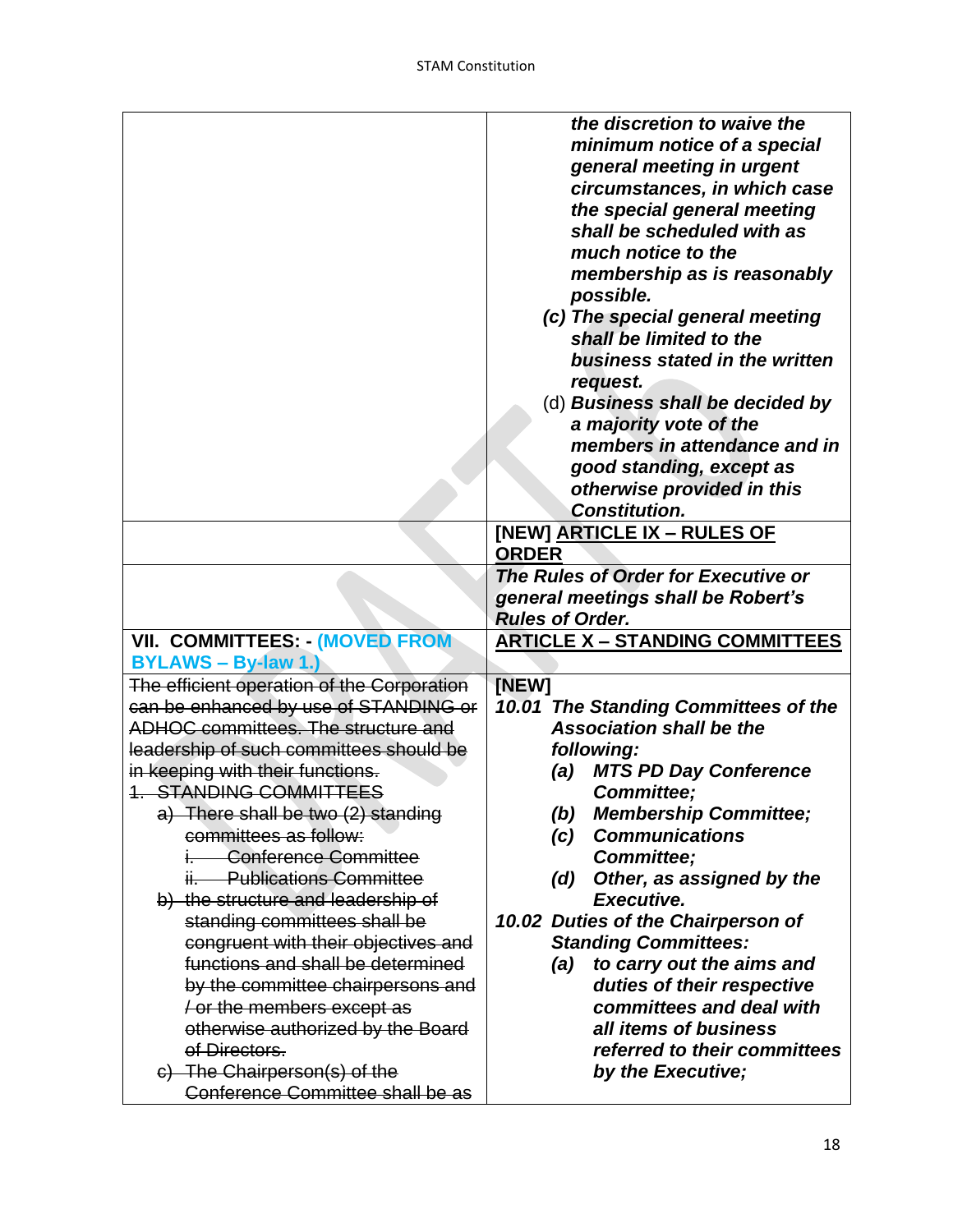authorized by resolution of the Board of Directors, with such authorization to prove appropriate lead-time for the proper discharge of conference functions.

- d) The (main) Editor of the Journal and the Newsletter shall be appointed by the Board of Directors of the Corporation and will normally act as the Chairperson of the Publications Committee.
- e) All Standing Committees shall report to the Board of Directors or to the Corporation as required by the Board of Directors.
- 2. MANDATE OF THE STANDING COMMITTEES;
	- a) The CONFERENCE COMMITTEE shall:
		- i. plan and organize and operate the SAG Conference subject to advice by the Board of Directors:
		- ii. report to the Board of Directors from time to time as directed by the Board of Directors;
		- iii. submit financial reports as directed by the Board of **Directors**
		- iv. invite the BOD Liaison to all meetings
	- b) The PUBLICATIONS COMMITTEE shall:
		- i. coordinate the dissemination of information to the members of the Corporation through its publications;
		- ii. utilize, whenever possible, other avenues for disseminating information, such as the existing educational and professional publications in the province.
- *(b) to recommend appointments to their respective committees to the Executive;*
- *(c) to report on the work of the committees to the Executive at each Executive meeting and provide an annual report to the Annual General Meeting;*
- *(d) to stay within the budgetary limits unless prior Executive approval is obtained for further expenditures;*
- *(e) to prepare budgets for their respective committees' yearly operation and submit such budget to the Treasurer prior to the preparation of the Association's annual budget;*
- (f) *to be responsible for the formation of subcommittees when the need arises.*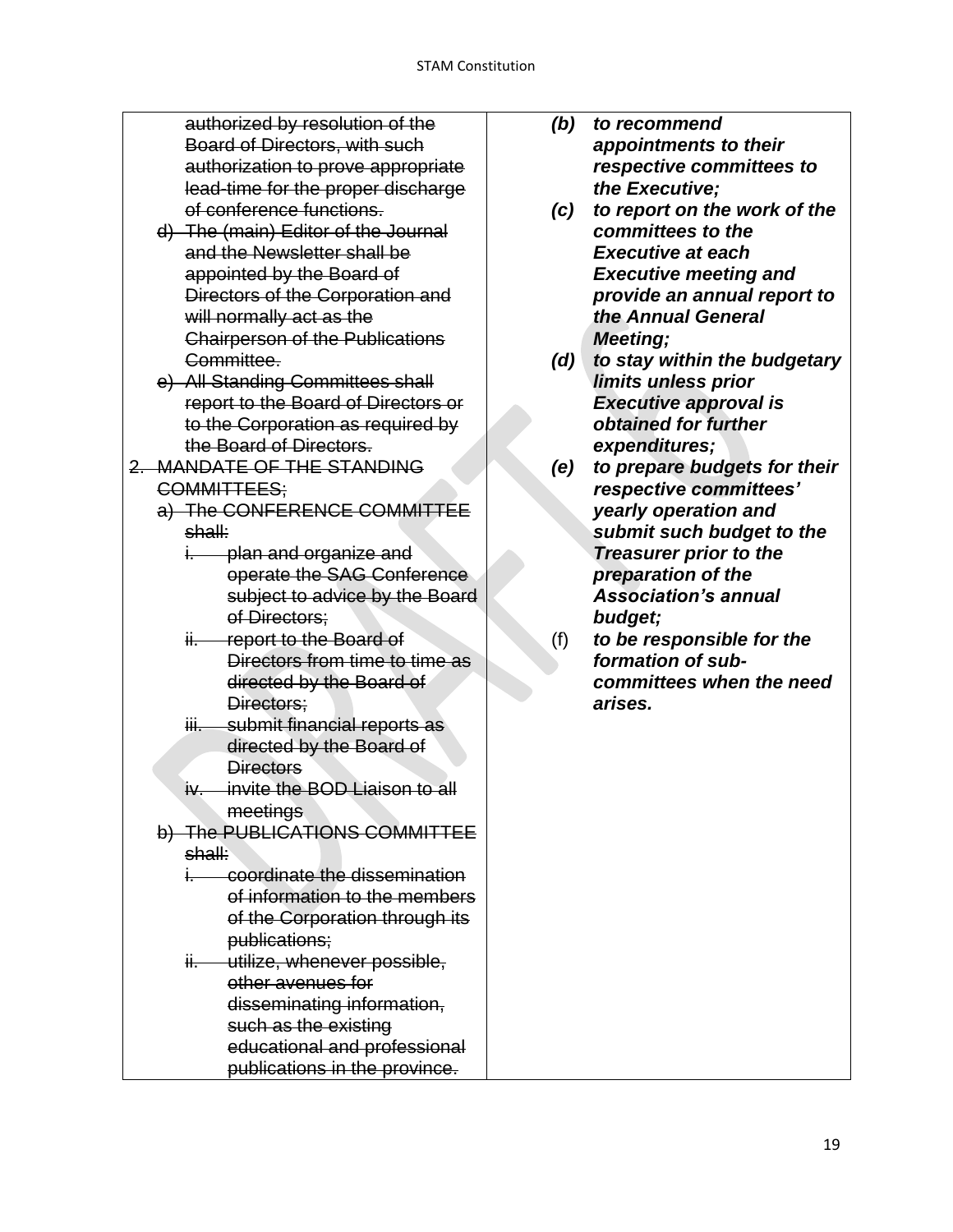| invite the BOD Liaison to all<br>iii |                                     |
|--------------------------------------|-------------------------------------|
| meetings                             |                                     |
| iv. send copies for final approval,  |                                     |
| prior to publication, to the         |                                     |
| <b>BOD Liaison</b>                   |                                     |
| 3. APPOINTMENT OF STANDING           |                                     |
| COMMITTEES;                          |                                     |
| a) All standing Committee            |                                     |
| Chairpersons shall be appointed by   |                                     |
| the Board of Directors:              |                                     |
| b) The book-keeping and the choice   |                                     |
| of book-keeper of the Conference     |                                     |
|                                      |                                     |
| Committee to be under the direct     |                                     |
| supervision of the Treasurer of the  |                                     |
| <b>Board of Directors</b>            |                                     |
| 4. AD HOC AND SPECIAL                |                                     |
| COMMITTEES:                          |                                     |
| a) Ad-Hoc and Special Committees     |                                     |
| shall be struck by the Board of      |                                     |
| Directors at such times and for      |                                     |
| such periods of time as are          |                                     |
| deemed necessary for the efficient   |                                     |
| operation of the Corporation's       |                                     |
| business:                            |                                     |
| b) The mandate and terms of          |                                     |
| reference for each Ad-Hoc or         |                                     |
| <b>Special Committee shall be</b>    |                                     |
| established by resolution of the     |                                     |
| <b>Board of Directors.</b>           |                                     |
|                                      | [NEW] ARTICLE XI - QUORUM           |
|                                      | 11.01 The quorum for Executive      |
|                                      | meetings shall be fifty percent     |
|                                      | (50%) of the members of the         |
|                                      | Executive. Only one (1) vote per    |
|                                      | member will be permitted            |
|                                      | regardless of the number of         |
|                                      | positions held by each member.      |
|                                      | <b>Members participating in</b>     |
|                                      | <b>Executive meetings by way of</b> |
|                                      | conference call, or other           |
|                                      | alternate means of participation    |
|                                      | approved and provided for by        |
|                                      | the Executive, shall be             |
|                                      | considered to be in attendance.     |
|                                      | 11.02 If quorum for an Executive    |
|                                      | meeting is not met, the             |
|                                      |                                     |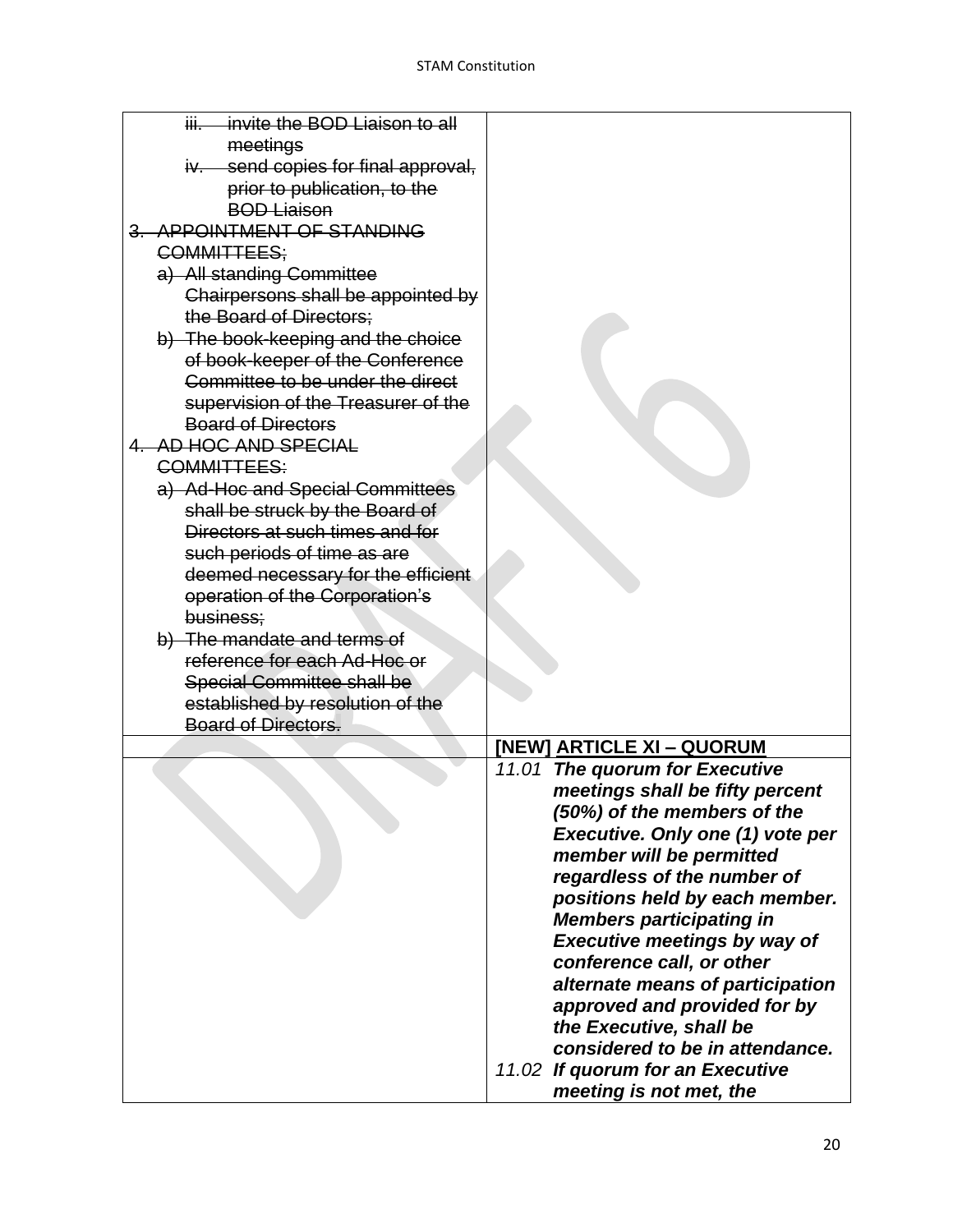|                                          | <b>Executive meeting may</b>                        |
|------------------------------------------|-----------------------------------------------------|
|                                          | continue, but no votes on                           |
|                                          | business matters shall be                           |
|                                          | conducted.                                          |
|                                          | 11.03 The quorum for all general                    |
|                                          | meetings shall be the members                       |
|                                          | in attendance and in good                           |
|                                          |                                                     |
|                                          | standing, provided notice has                       |
|                                          | been given in accordance with                       |
|                                          | Article 8.02 or Article 8.03 in the                 |
|                                          | case of a special general                           |
|                                          | meeting.                                            |
|                                          | 11.04 Members in good standing                      |
|                                          | participating in general                            |
|                                          | meetings by way of conference                       |
|                                          | call, or other alternate means of                   |
|                                          | participation approved and                          |
|                                          | provided for by the Executive,                      |
|                                          | shall be considered to be in                        |
|                                          | attendance for the purposes of                      |
|                                          | Article 11.03, provided that they                   |
|                                          | submit information to confirm                       |
|                                          |                                                     |
|                                          | their identity and membership in                    |
|                                          | good standing.                                      |
|                                          | 11.05<br><b>Except as otherwise provided in</b>     |
|                                          | this Constitution, business at a                    |
|                                          | general meeting shall be                            |
|                                          | conducted by a majority vote of                     |
|                                          | the members in attendance and                       |
|                                          | in good standing.                                   |
| (MOVED FROM BYLAWS - By-law 1)           | <b>ARTICLE XII - FISCAL YEAR AND</b>                |
|                                          | <b>FINANCE</b>                                      |
| <b>FISCAL YEAR:</b><br>Ш.                | [NEW]                                               |
| The fiscal year of the Corporation       | 12.01 Budget and Expenses:                          |
| shall terminate on the 31st day of       | (a) The Executive must pass an                      |
| August in each year. See 12.02           | annual budget for the fiscal                        |
|                                          | year, which shall be                                |
|                                          | presented to the                                    |
|                                          |                                                     |
| <b>XI SIGNATURE AND CERTIFICATION</b>    | membership for information<br>at the Annual General |
| OF DOCUMENTS (MOVED FROM BY-             |                                                     |
| $LANS - By-law 1)$                       | <b>Meeting.</b>                                     |
|                                          |                                                     |
| 1. See 12.04 Contracts, documents, or    | (b) All proposed expenditures                       |
| other instruments in writing requiring a | must be approved by motion                          |
| signature of the Corporation shall be    | by the Executive prior to the                       |
| signed by any TWO of: the President,     | expenditure.                                        |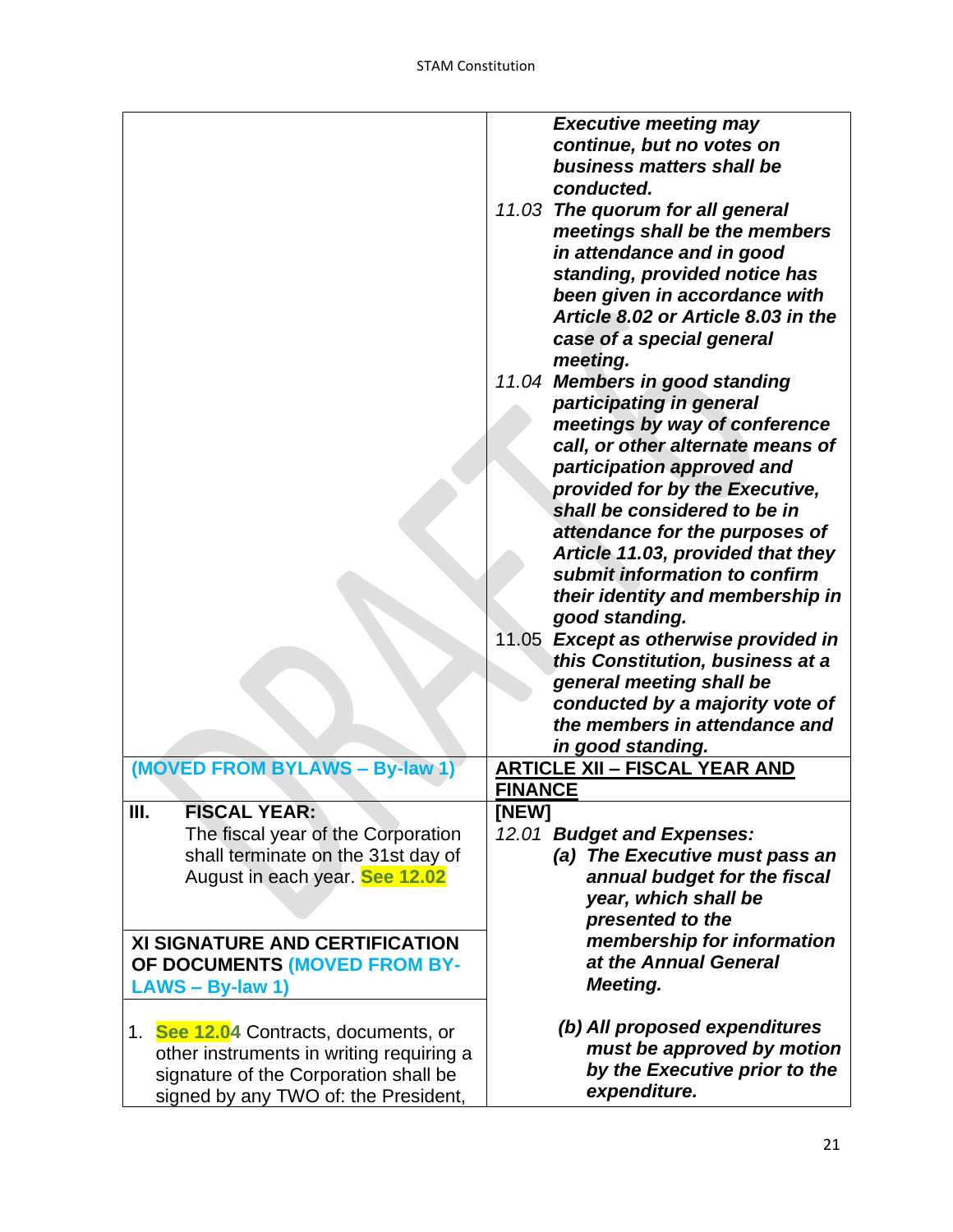| President-elect, Secretary, or            | (c) Motions to approve and                    |
|-------------------------------------------|-----------------------------------------------|
| Treasurer, and instruments in writing,    | make amendments to the                        |
| so signed, shall be binding upon the      | budget must be discussed                      |
| Corporation without any further           | and approved by the                           |
| authorization or formality. The Board     | Executive.                                    |
| of Directors shall have the power from    |                                               |
| time to time, by resolution, to appoint   | 12.02 The fiscal year of the                  |
| any officer or person on behalf of the    | <b>Association shall commence on</b>          |
| Corporation to sign contracts,            | <b>September 1 and end on August</b>          |
| documents, or instruments in writing      | 31.                                           |
| generally, or to sign specific contracts, | 12.03 The President, the Secretary,           |
| documents, or instruments in writing.     | and the Treasurer shall have                  |
| See 12.03 All cheques, drafts, or<br>2.   | signing authority for expending               |
| orders for the payment of money shall     | <b>Association funds. The</b>                 |
| be signed by the Treasurer plus any       | signatures of any two (2) of                  |
| one of: the President, President-elect,   | these persons shall appear on                 |
| or Secretary. The Board of Directors      | all of the Association's cheques              |
| shall have power from time to time to     | . No person shall be authorized               |
| appoint any officer or other person to    | to sign cheques payable to                    |
| sign cheques, drafts, or orders for the   | oneself.                                      |
| payment of money generally, or to sign    | 12.04<br><b>Contracts, documents or other</b> |
| specific cheques, drafts or orders for    | instruments in writing requiring              |
| money.                                    | a signature of the Association                |
|                                           | shall be signed by any two (2) of             |
|                                           | the following and upon approval               |
|                                           | of the President:                             |
|                                           | (a) President;                                |
|                                           | (b) Vice-President;                           |
|                                           | (c) Secretary, or                             |
|                                           | (d) Treasurer.                                |
|                                           | 12.05<br>The Association shall retain a       |
|                                           | qualified external auditor to                 |
|                                           | annually undertake an                         |
|                                           | independent audit or financial                |
|                                           | review of the Association's                   |
|                                           | financial records and shall                   |
|                                           | submit a copy to the General                  |
|                                           | Secretary by November 30 each                 |
|                                           | year.                                         |
| BY-LAW No 4 - (MOVED FROM BY-             | <b>ARTICLE XIII - CHAPTERS</b>                |
| <b>LAWS)</b>                              |                                               |
| Be it enacted as a by-law of the Science  | [NEW]                                         |
| Teachers' Association of Manitoba, Inc.,  | 13.01 Any group who are members of            |
| that:                                     | the Association may form a                    |
| 1. Chapters (Affiliate Groups) may be     | chapter in their area.                        |
| constituted to promote the goals and      |                                               |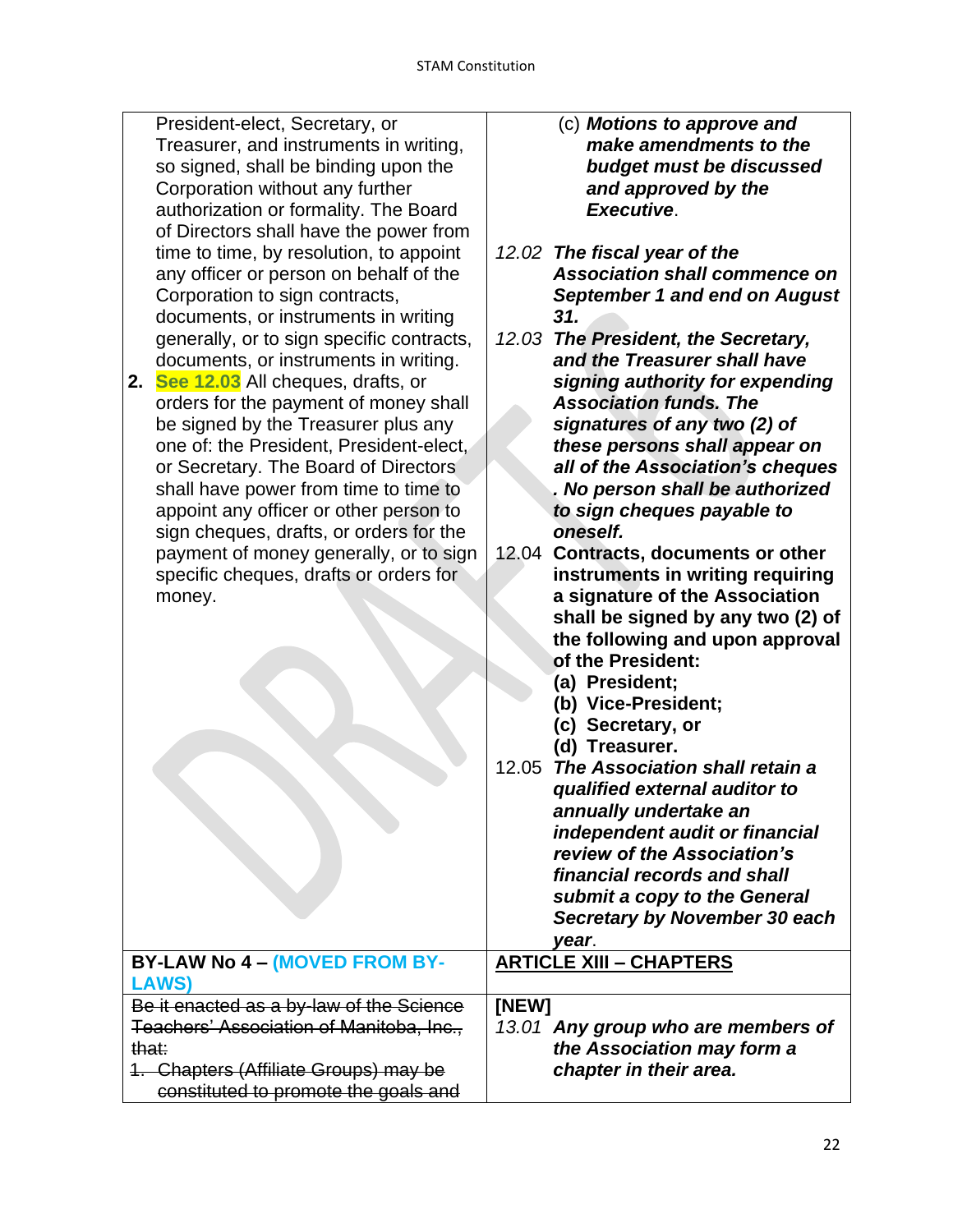objectives of Science Education in a local area.

- 2. A school division area shall normally serve to define the smallest group constituting such a Chapter.
- 3. A group seeking Chapter status shall apply to the Board of Directors in writing and shall submit its proposed Constitution to the Board of Directors and by the Professional Development Committee of the Manitoba Teachers" Society, the group shall be granted Chapter status subject to ratification by the Corporation.
- 4. The constitution of the Chapter shall include the following provisions:
	- a) Any stated goals of the Chapter shall pertain to the geographical area of the Chapters;
	- b) All terms of affiliation with the Corporation must be specified. such terms shall include:
		- i. any on-going financial arrangements between the Chapter and the Corporation.
		- ii. any on-going services to be rendered to the Chapter by the Corporation;
		- iii. any on-going assistance expected of the Chapter by the Corporation;
		- iv. any requirements for the submissions of lists of officers, reports, and financial statements to the Corporation;
	- c) Membership in the Chapter shall be open to any science educator or any person interested in science education or in supporting the goals and purposes of science education in the Chapter's geographical area;
	- d) The structure of the Chapter shall include an Executive consisting of a President, secretary, treasurer,
- *13.02 Each chapter shall elect an executive from its own members. The size of the executive is dependent upon the size of the chapter.*
- *13.03 Any chapters formed shall be subject to:*
	- *(a) approval of the chapter's establishment and continuing affiliation by the Association;*
	- *(b) approval of the chapter's constitution by the Association and the Provincial Executive of the Society; and*
	- (c) *the condition that the chapter shall be considered defunct if it has not formed an executive for two (2) successive years.*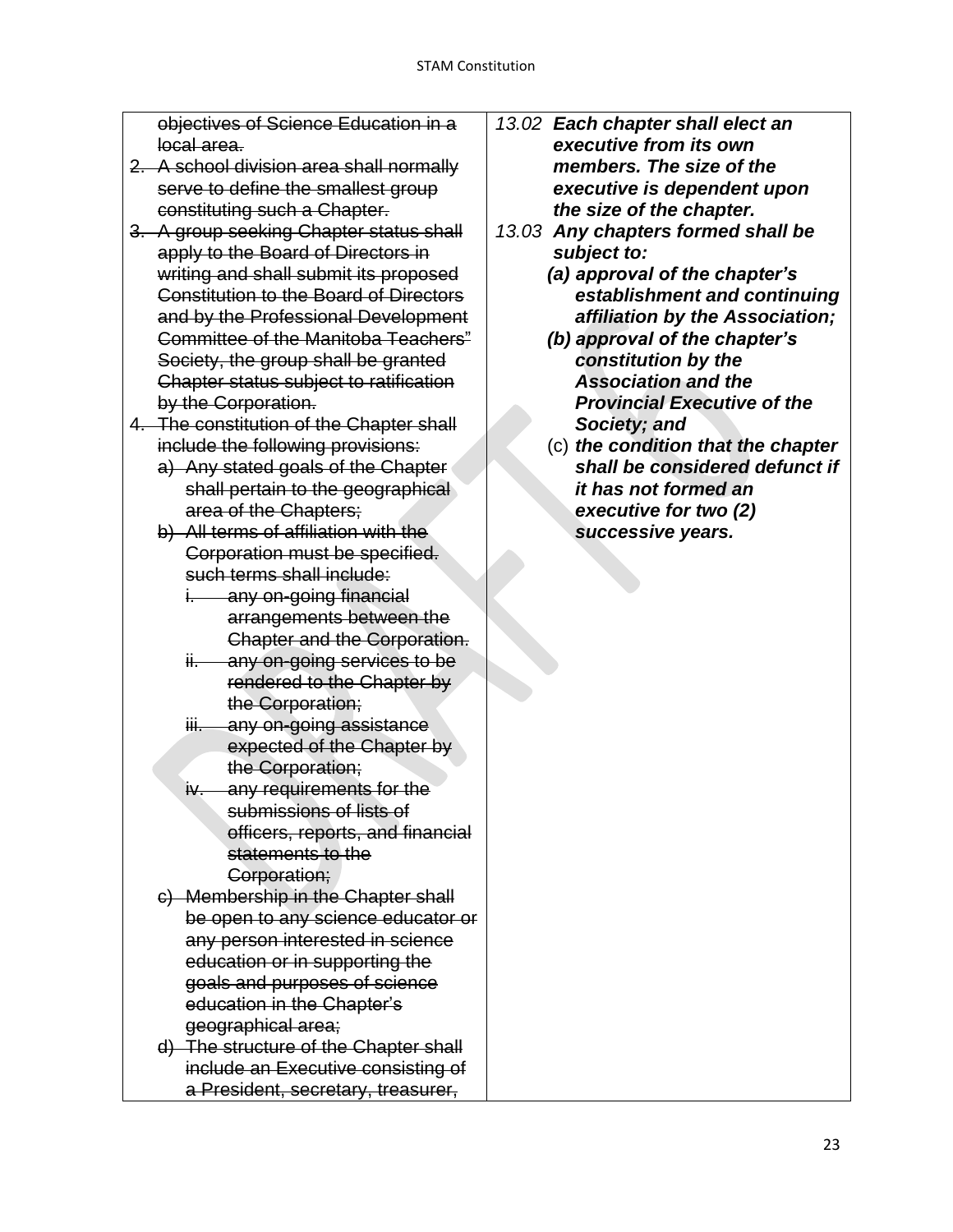|    | and at least two other members<br>and shall specify what committees<br>are to exist and / or shall provide<br>for the striking of committees;<br>e) The powers of the Executive of the<br>chapter and the duties of the<br>Officers of the Chapter shall be<br><del>states:</del> |                                 |
|----|-----------------------------------------------------------------------------------------------------------------------------------------------------------------------------------------------------------------------------------------------------------------------------------|---------------------------------|
|    | f) Matters, including the quorum,<br>pertaining to the holding of<br>meetings of the Executive, of the<br>general membership and of the<br>committees shall be specified;<br>g) the procedures for amending the<br>Constitution of the Chapter shall be<br>specified;             |                                 |
|    | h) The Chapter's constitution shall not<br>contravene the By-Laws of the<br>Corporation nor those of the<br>Manitoba Teachers' Society.                                                                                                                                           |                                 |
|    | 5. The chapter shall not make<br>representations to bodies outside of<br>their geographical area without<br>approval of the Board of Directors of<br>the Corporation or, in cases where<br>expediency warrants it, without<br>approval of the President of the                    |                                 |
|    | Corporation. Such approval shall be<br>sought whenever the presentation or<br>submission is deemed to be a formal<br>communication purporting to represent<br>the views of the members of the<br>Chapter with respect to some<br>educational issue or issues.                     |                                 |
| 7. | 6. The Chapter shall be represented on<br>the Executive Council of the<br>Corporation subject to By-Law No. 1,<br>Section VIII, Subsections 1 (a) and (c).<br>The Chapter exists at the discretion of                                                                             |                                 |
|    | the Corporation.                                                                                                                                                                                                                                                                  |                                 |
|    | X AMENDMENTS OF BY-LAWS -<br>(MOVED FROM BY-LAWS)                                                                                                                                                                                                                                 | <b>ARTICLE XIV - AMENDMENTS</b> |
|    |                                                                                                                                                                                                                                                                                   | [NEW]<br><b>Constitution</b>    |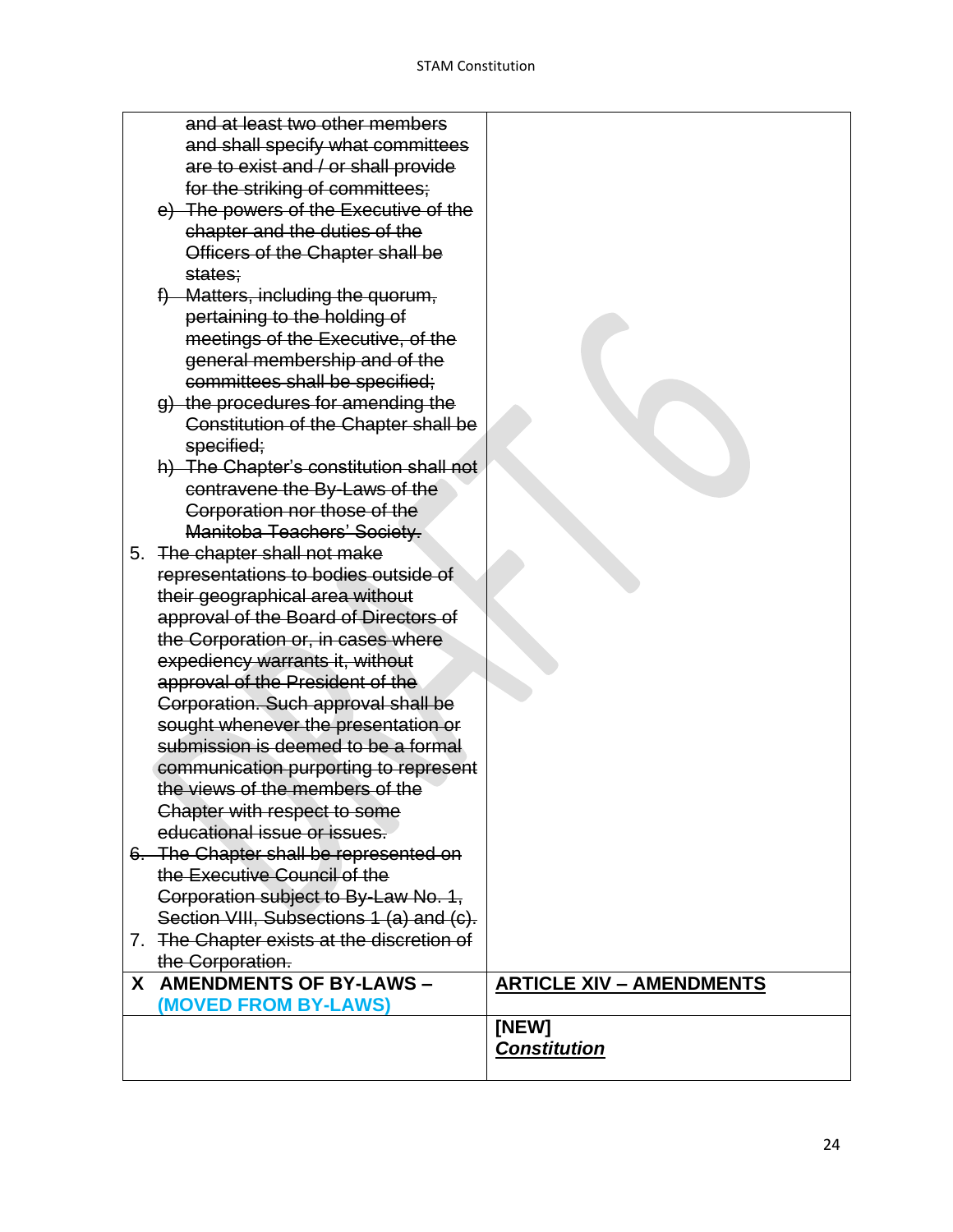- 1. These by-laws may be repealed, amended, or added to at any general meeting of the members or by mail-in ballot in accordance with the publication rules of order stated in VIII  $-4.(q)$ ;
- 2. Proposed amendments for presentation to a general meeting must be circulated to the membership at least two (2) weeks prior to the meeting;
- 3. To be accepted, the amendments must be approved by a two-thirds majority of all voting members present at a meeting.
- 4. In the case of a mail-in ballot, the proposed amendments must be circulated to all members at least twenty-eight (28) days prior to the deadline for returning ballots. To be accepted, the proposed amendment must be approved by two-thirds of the mail-in ballot.
- *14.01 The Association shall formally review its Constitution at least every fifth (5th) year.*
- *14.02 All amendments to the Constitution of the Association shall be voted on at the Annual General Meeting.*
- *14.03 A member of the Association may submit proposed amendments to the Constitution of the Association, by providing a draft amendment and written explanation to the President. Amendments shall be reviewed by the Executive and shall be placed on the agenda for the Annual General Meeting.*
- *14.04 Notice of proposed amendments shall be presented to the membership in writing at least thirty (30) Days prior to the Annual General Meeting at which the amendments are to be voted on by the membership.*
- *14.05 Amendments shall require a two-thirds (2/3) majority vote of members in attendance and in good standing at the Annual General Meeting to be approved.*
- *14.06 Amendments shall become effective on the date the Provincial Executive of the Society approves the amendments.*

# *Policy*

*14.07 The Executive may establish policies, which outline operational details particular to the Association in relation to the matters regulated by this Constitution.*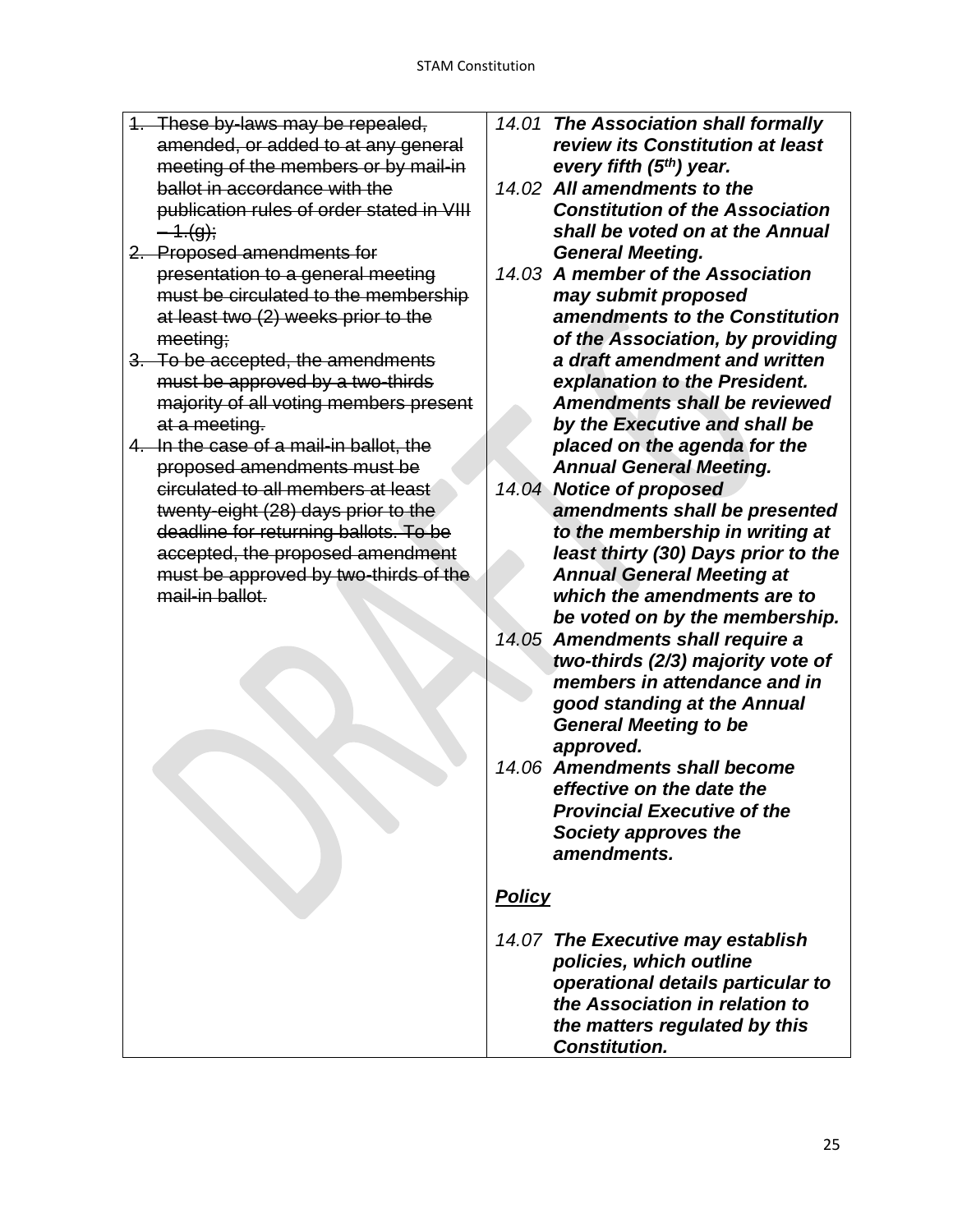| 14.08 Amendments to Policies of the     |
|-----------------------------------------|
| Association shall be made by            |
| the Executive.                          |
| 14.09 Amendments to Policies shall      |
| be presented to the membership          |
| at the Annual General Meeting.          |
| [NEW] ARTICLE XV - DISPOSITION OF       |
| <b>ASSETS</b>                           |
| 15.01 The Association shall be          |
| considered defunct if it has not        |
| maintained a membership of at           |
| least twenty (20) Members for a         |
|                                         |
| period of two (2) successive            |
| years.                                  |
| 15.02 In the event that the Association |
| is considered defunct, all funds,       |
| after payment of debts and              |
| liabilities, shall become the           |
| property of the Society.                |
| <b>[NEW] ARTICLE XVI - REMOVAL OF A</b> |
| <b>MEMBER OF THE EXECUTIVE</b>          |
| 16.01 A member of the Executive may     |
| be removed from office                  |
| pursuant to this article on the         |
| basis that there are reasonable         |
| grounds to believe that the             |
| member is unwilling or unable           |
| to act in the best interests of the     |
| <b>Association and its members,</b>     |
| and the interests of the                |
| <b>Association would be</b>             |
| compromised by the member               |
| continuing to serve the                 |
| member's term.                          |
| 16.02 An Executive meeting to           |
| consider a member of the                |
| <b>Executive's removal from office</b>  |
|                                         |
| may be called by any member of          |
| the Executive, if a request in          |
| writing is submitted to the             |
| <b>President, which request</b>         |
| identifies the member whose             |
| removal is sought, provides             |
| reasons for the requested               |
| removal, and is supported by at         |